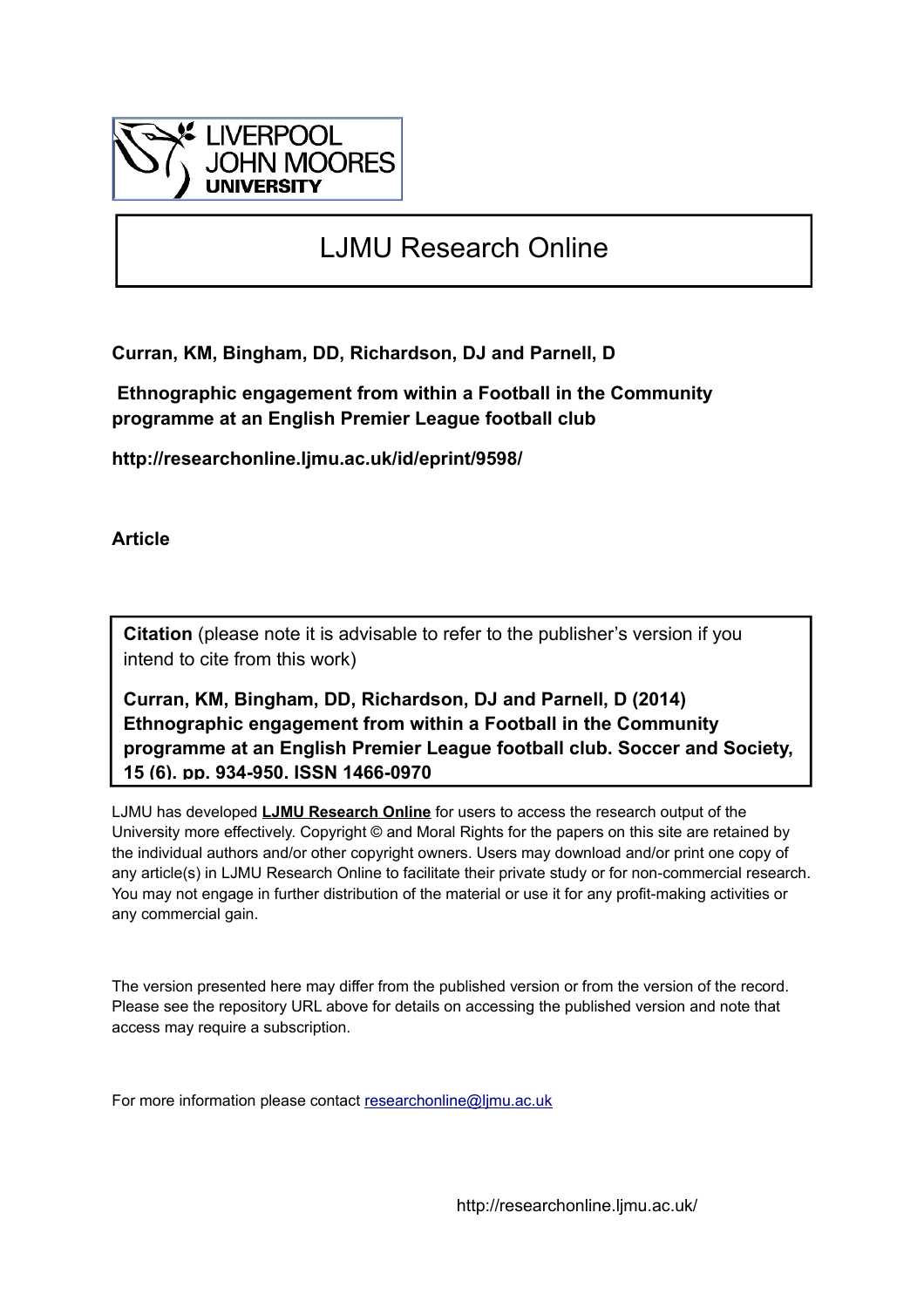# **Ethnographic engagement from within a Football in the Community programme**

# **at an English Premier League football club.**

Kathryn Curran<sup>a\*</sup>, Daniel David Bingham<sup>b</sup>, David Richardson<sup>c</sup> and Daniel Parnell<sup>d</sup>

<sup>a</sup> Academic group of Engineering, Sport and Sciences, University of Bolton, Bolton, United Kingdom.

**Bradford Institute for Health Research, Bradford, United Kingdom and School of** Sport, Exercise and Health Sciences, Loughborough University, United Kingdom.<br><sup>c</sup> The Football Exchange, Research Institute of Sport and Exercise Sciences, Liverpool John Moores University, Byrom Street, Liverpool, L3 3AF, United Kingdom.

d Centre for Active Lifestyles, Carnegie Faculty, Leeds Metropolitan University, Leeds LS6 3QS, United Kingdom.

# **Abstract**

1

The present paper draws upon six years of applied practitioner research experience of the authors who were based within a Football in the Community (FitC) programme at an English Premier League football club in a deprived community in the UK. The paper explores the critical emergent issues concerned with participant recruitment, engagement and retention within a range of FitC physical activity, health improvement interventions with the following populations; primary school children, families, men aged 18-35 years and men aged 55 years and above. Results are drawn from a range of ethnographic, reflective and observational data collection and analysis techniques undertaken by the authors. A first person writing style is used alongside creative non-fiction vignettes. Results relating to the effectiveness of a range of behaviour and lifestyle change interventions are discussed. The authors conclude with a series of proposed operational and strategic ways forward for FitC schemes.

**Key words:** Football, health improvement, ethnography, intervention

<sup>\*</sup> Corresponding author. E-mail: **K.Curran@bolton.ac.uk**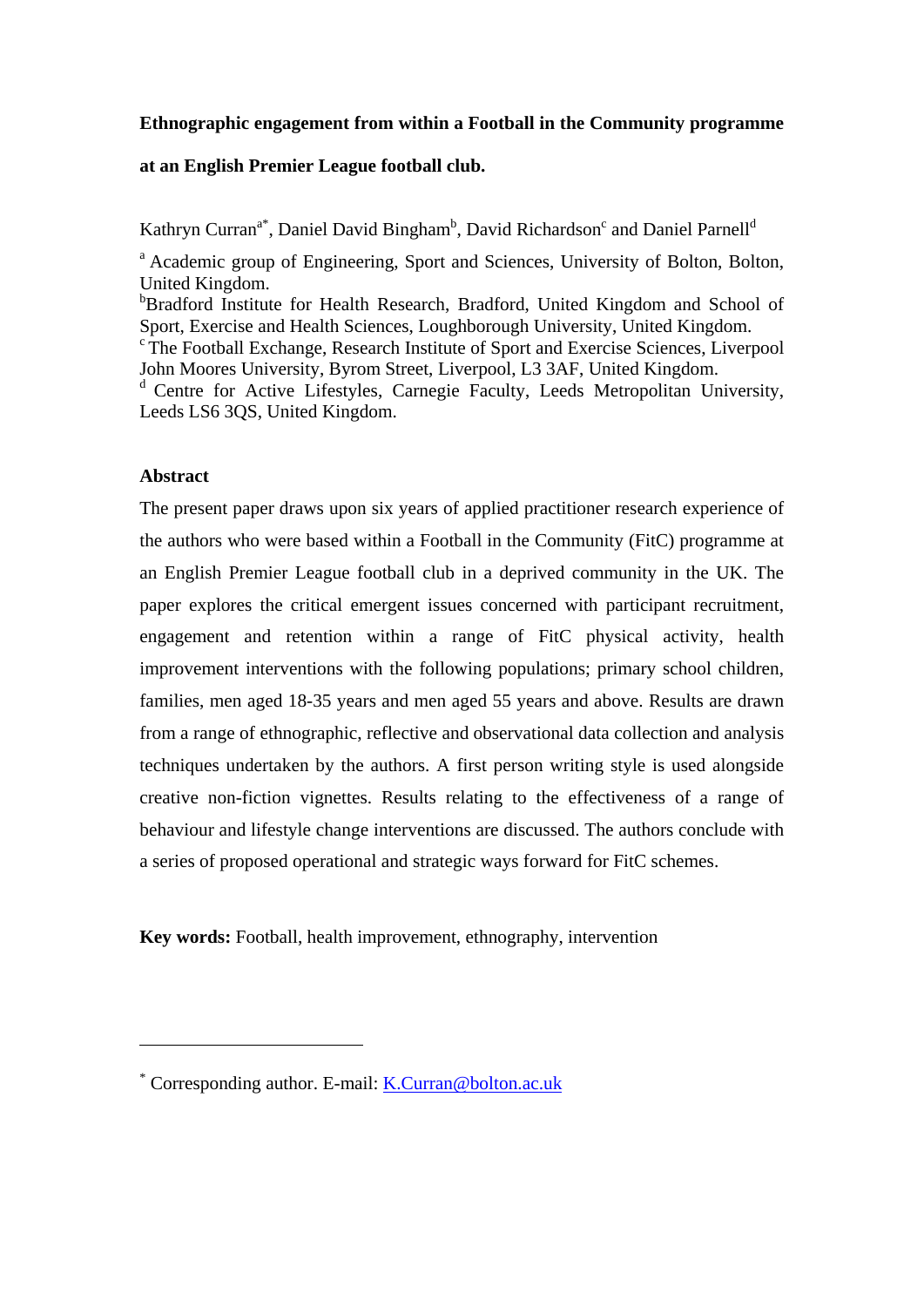#### **Introduction**

In England, Football in the Community (FitC) programmes were formally established in 1986 by the Footballers' Further Education and Vocational Training Society (FFEVTS). At this time, English football was suffering from serious economic and social problems (e.g., the height of hooliganism) and FitC programmes were established to 'do good' in the community and, in part, help to reconnect professional football clubs with their local communities.<sup>1</sup> FitC programmes (typically registered charities and the community arm of football clubs) are now found in the majority of professional football clubs in England and Wales.<sup>2</sup> FitC schemes often use the 'brand' of the football club as a powerful tool for engagement,<sup>3</sup> however they are (typically) run as a separate (organisational) entity to the football club, with many having their own staff and independent funding streams (excluding some payments in-kind from the host club).<sup>4</sup> Initially, FitC programmes concentrated on the provision of grassroots football coaching with children, however, in 1997 the New Labour government identified football as a potential key deliverer of a range of policy objectives in areas as diverse as health, education, community cohesion, regeneration and crime reduction.<sup>5</sup>

In recent years, football's potential 'power' has also been increasingly utilised by the UK coalition government to assist in attending to social agendas resulting in an increasing amount of community work being undertaken by FitC programmes and an increasing amount of financial support being provided. However, despite this investment, FitC interventions appear to lack monitoring and/or evaluation into their effectiveness and/or an understanding of, 'what works'.<sup>6</sup> With this issue in mind, a formal collaboration between Liverpool John Moores University, School of Sport and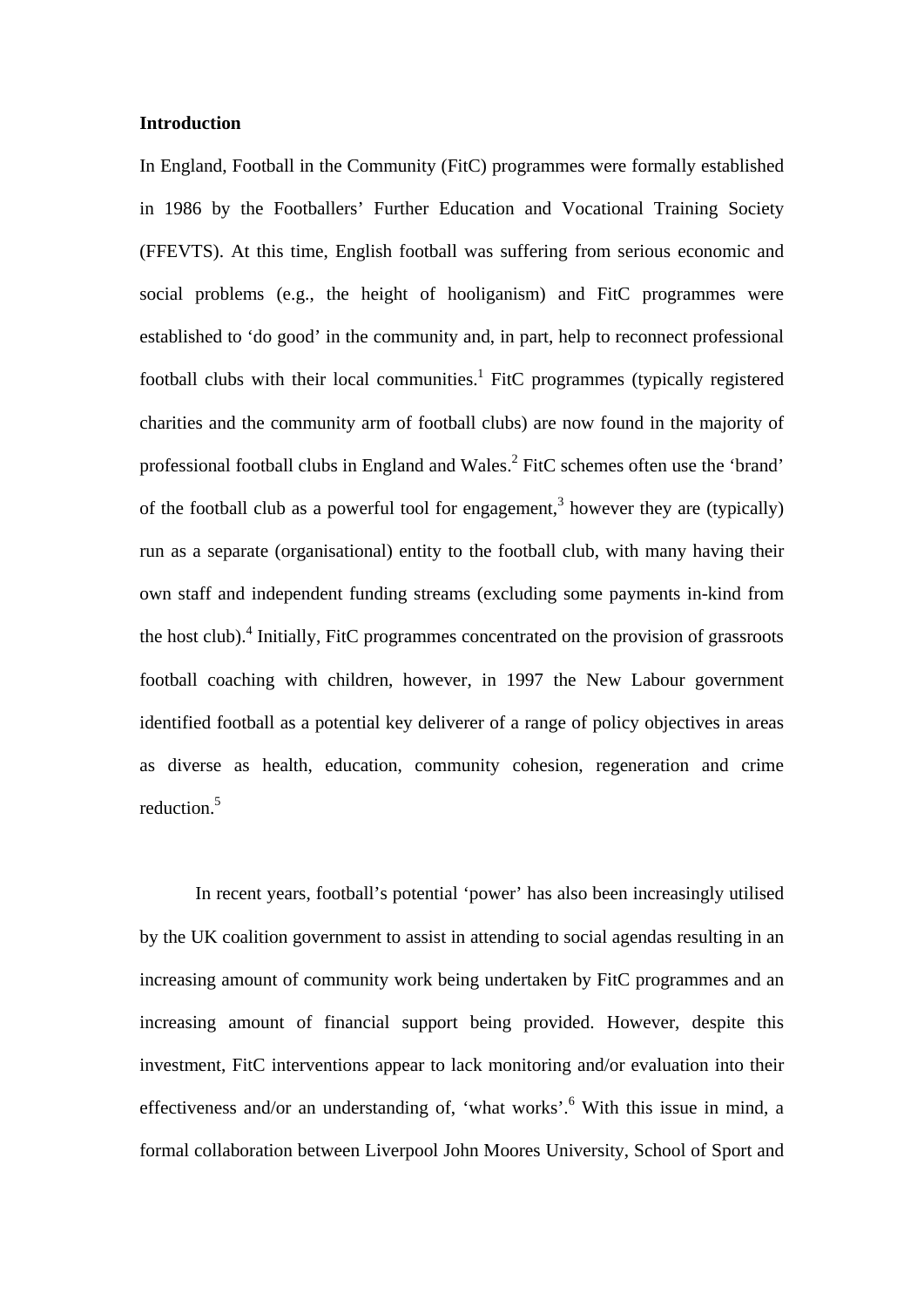Exercise Sciences (LJMU SPS) and Everton Football in the Community (EitC) was established in June 2007.

Everton in the Community is a financially independent charity that is based within an English Premier League football club; Everton Football Club. Like many current football clubs, Everton Football Club is an institution which plays a key role in its local community.<sup>7</sup> Everton in the Community aims to motivate, educate and inspire diverse communities in the North West of England and North Wales through the programmes that it delivers. EitC has undertaken community work (in a formal capacity) since 1988, was formalised as a registered charity in 2004, and has since become one of the most successful sporting charities in the UK; boasting awards such as the prestigious 'Community Mark', a national standard from Business in the Community (patron HRH Prince of Wales) through to more recent Global Business Excellence Awards, 2011, the Football Business Awards, 'Best Club Community Scheme',  $2012$  and a Big Society Award in  $2013$ .<sup>8</sup> The charity currently employs a specialist team of 32 full-time members of staff, 45 casual staff and more than 175 volunteers, with an annual turnover of approximately £1.6m.

Despite Everton in the Community's award winning work, the community it serves still suffers from significant health inequalities. Everton in the Community is based in the ward of Everton which is located within the City and North Neighbourhood Management Area (NMA) in Liverpool, a region which falls within the most deprived 10% in the country.<sup>9</sup> Long-term unemployment in this area is high<sup>10</sup> and life expectancy is amongst the lowest in Liverpool.<sup>11</sup> Furthermore, over 50% of the adult population are classified as overweight or obese and smoking prevalence and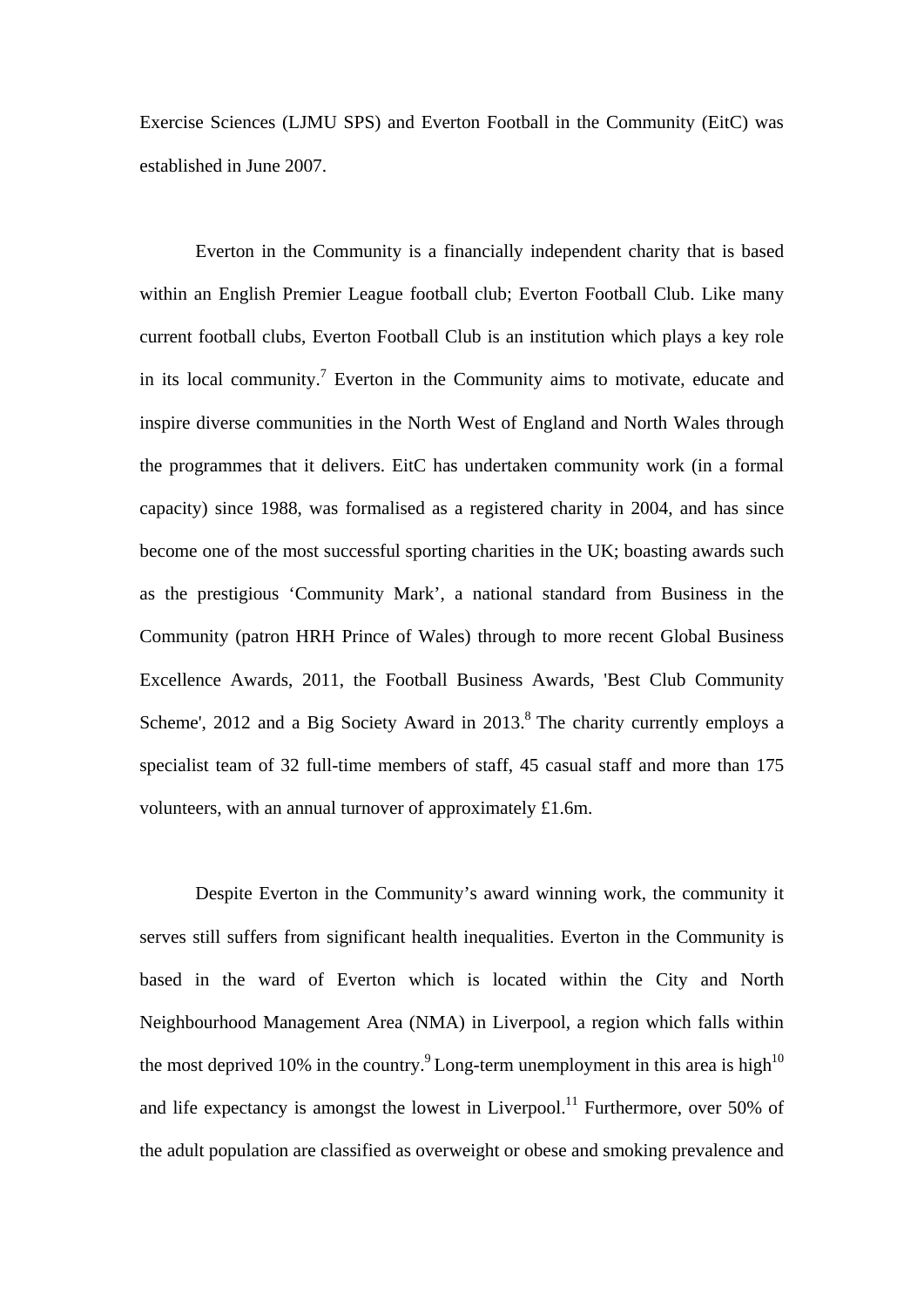hospital admissions for alcohol-related conditions amongst adults are amongst the highest in the city. $12$ 

Despite a growing number of health initiatives operated by Everton in the Community, there was (at the time) little evaluation of health related programmes and a lack of dissemination of 'what works'. Taylor<sup>13</sup> highlighted the danger of committing to highly favourable outcomes and the risks of someone actually holding them to their commitments. In this regard, EitC were (at the time) claiming to improve quality of life however there was no empirical evidence to support such a claim and no prior intention (i.e., understanding or ability) to begin to measure whether such a claim was valid. EitC recognised that they could be doing more to evaluate the real impact of their initiatives and that developing a collaborative partnership to conduct monitoring and evaluation could help them to improve the efficacy of their practices. The formal collaboration between Liverpool John Moores University, School of Sport and Exercise Sciences and Everton in the Community therefore had a consensus to develop an understanding of the 'real' impact of EitC physical activity, health and behaviour change programmes through immersed practitioner-research and an integrated programme of monitoring and evaluation.

The collaboration endeavoured to use practitioner involved research as a means to establish whether or not the programmes delivered by EitC '*made a difference*' and subsequently improve the quality of life of those within the local community.14 The partnership's philosophy was as follows:

<sup>&#</sup>x27;to deliver quality programmes that aim to promote 'real' positive behaviour and lifestyle change improving the quality of life and the well being of people within our community across a range of social agendas via a plethora of projects, programmes, initiatives and campaigns'.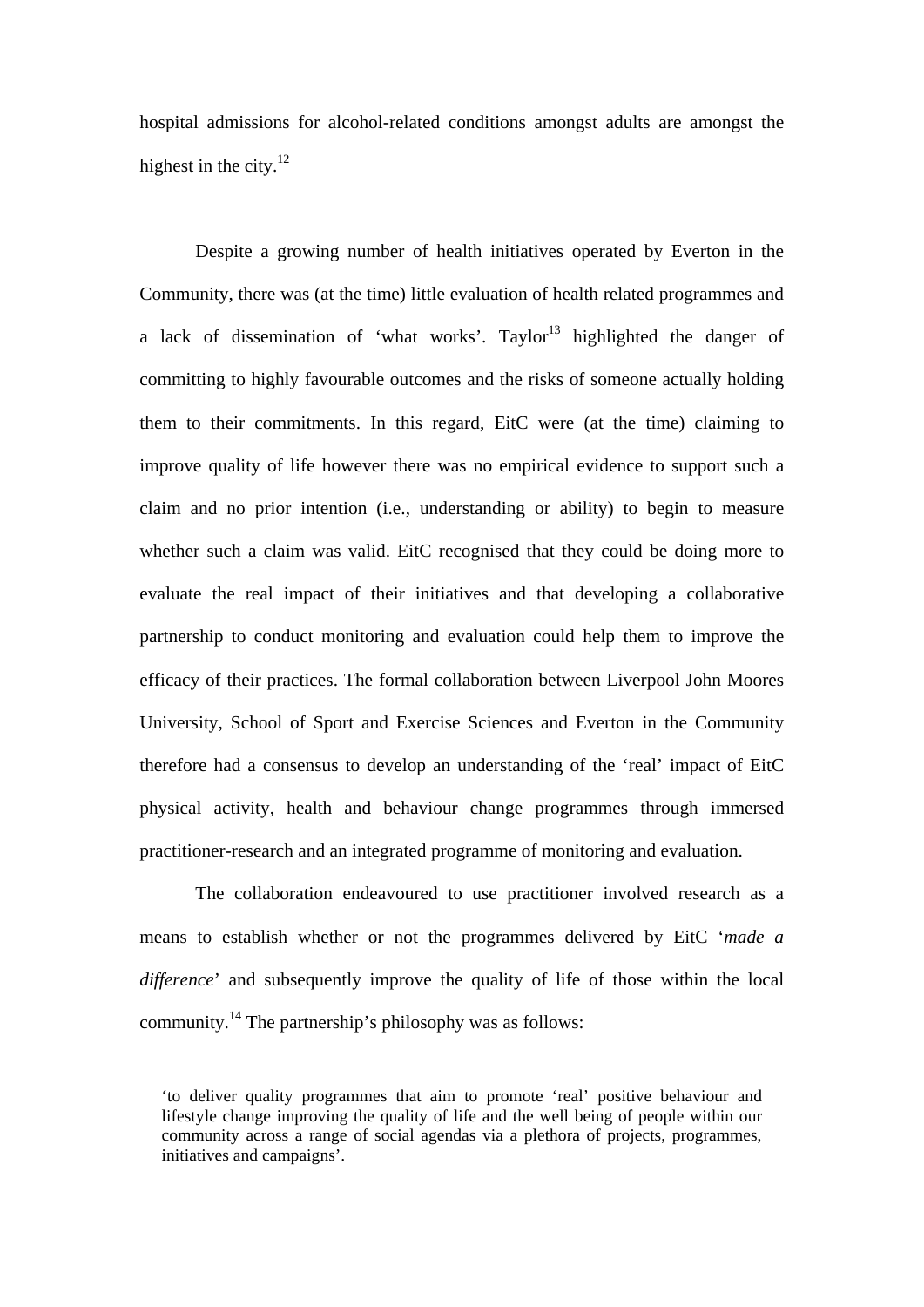Through the collaboration, the 'Everton Active Family Centre' (EAFC) was developed, established and operated from June 2008 to August 2012. EAFC was a bespoke outward facing centre within the grounds of Goodison Park and acted as hub for immersed community based health research in the heart of a professional football club based within a deprived community. EAFC was equipped with gym and fitness equipment (see Figure A), bathroom and showering facilities and a furnished common room/office. EAFC was the base of the authors' and a number of EitC's physical activity and health improvement interventions.



**Figure 1:** An outline of floor plan of the Everton Active Family Centre facility

EAFC was funded via a collaboration including internal capital funds from Liverpool John Moores University, in-kind funding from Everton Football Club, inkind equipment provision by Liverpool Lifestyles (through Liverpool City Council leisure services), Liverpool Active City and from several small grants including one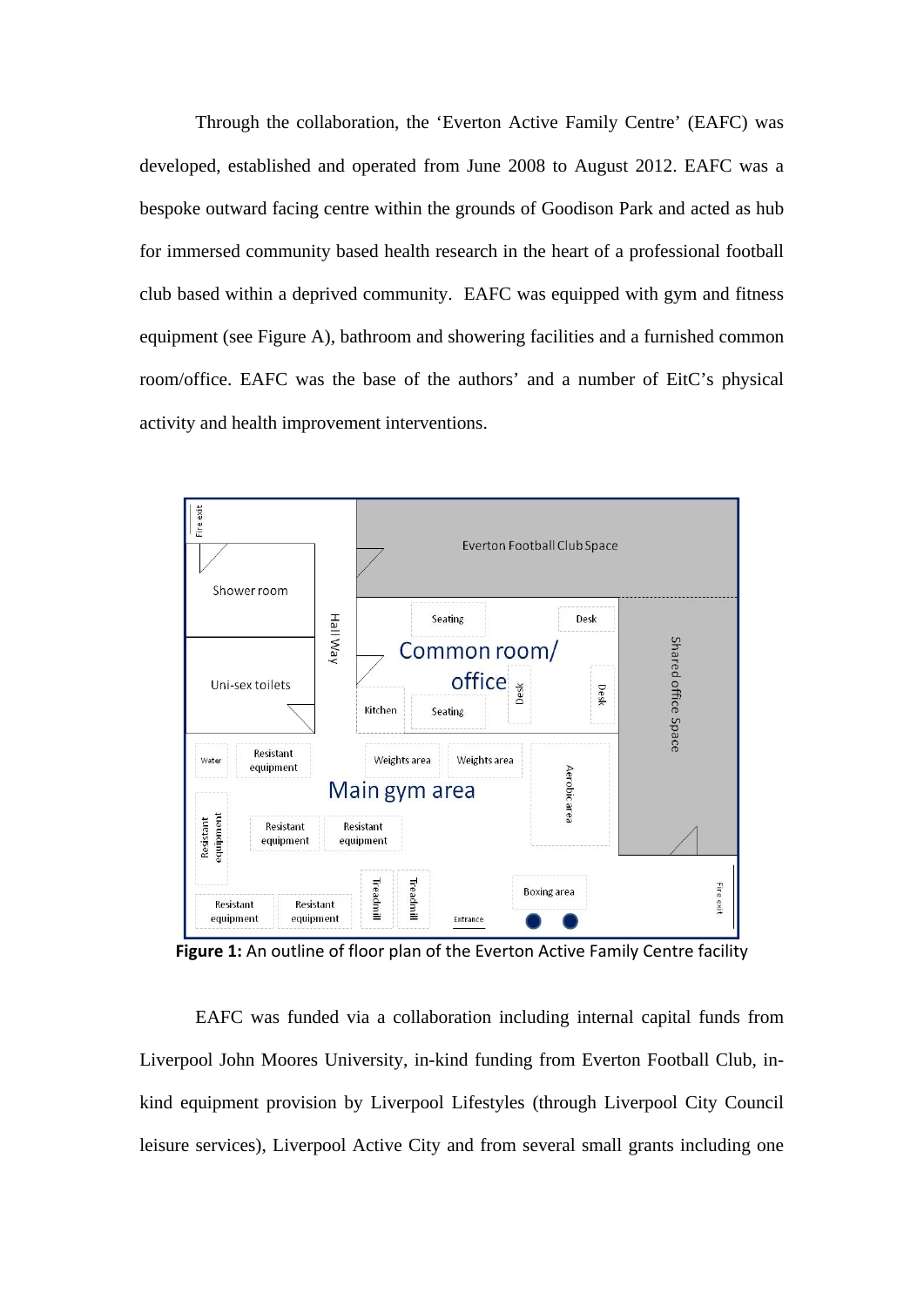from Liverpool Primary Care Trust (PCT). The authors acted as programme managers and practitioner-cum-researchers within EitC. They were involved in the development, day-to-day management and delivery of a range of physical activity, health and lifestyle change interventions which operated from within EAFC. Interventions were targeted at, and engaged, the following populations; primary school children, families, men aged 18-35 years and men aged 55 years plus, on a weekly basis.

This paper focuses on the personal accounts and reflections of the authors (i.e., practitioner-cum-researchers) who, through qualitative techniques, recount the effectiveness of the development and delivery of a range of FitC based physical activity and health improvement interventions. Specifically the authors explore 'what worked?' when attempting to engage 'at risk' community populations (i.e., those at risk of developing non-communicable diseases) in positive health behaviours. Furthermore, the role of the researcher-cum-practitioners was to provide a platform for these populations to sustain positive behaviour change. By exploring the critical emergent issues within six years of applied research and practice, this paper aims to provide insights into effective approaches to engaging and sustaining positive health behaviours amongst 'at risk' community populations. Furthermore, in order to build on, and improve current practice, this paper proposes a number of operational and strategic ways forward for FitC programmes.

# **Method**

After obtaining ethical approval, participants (i.e., primary school children, families, men aged 18-35 years and men aged 55+ years) were recruited for participation in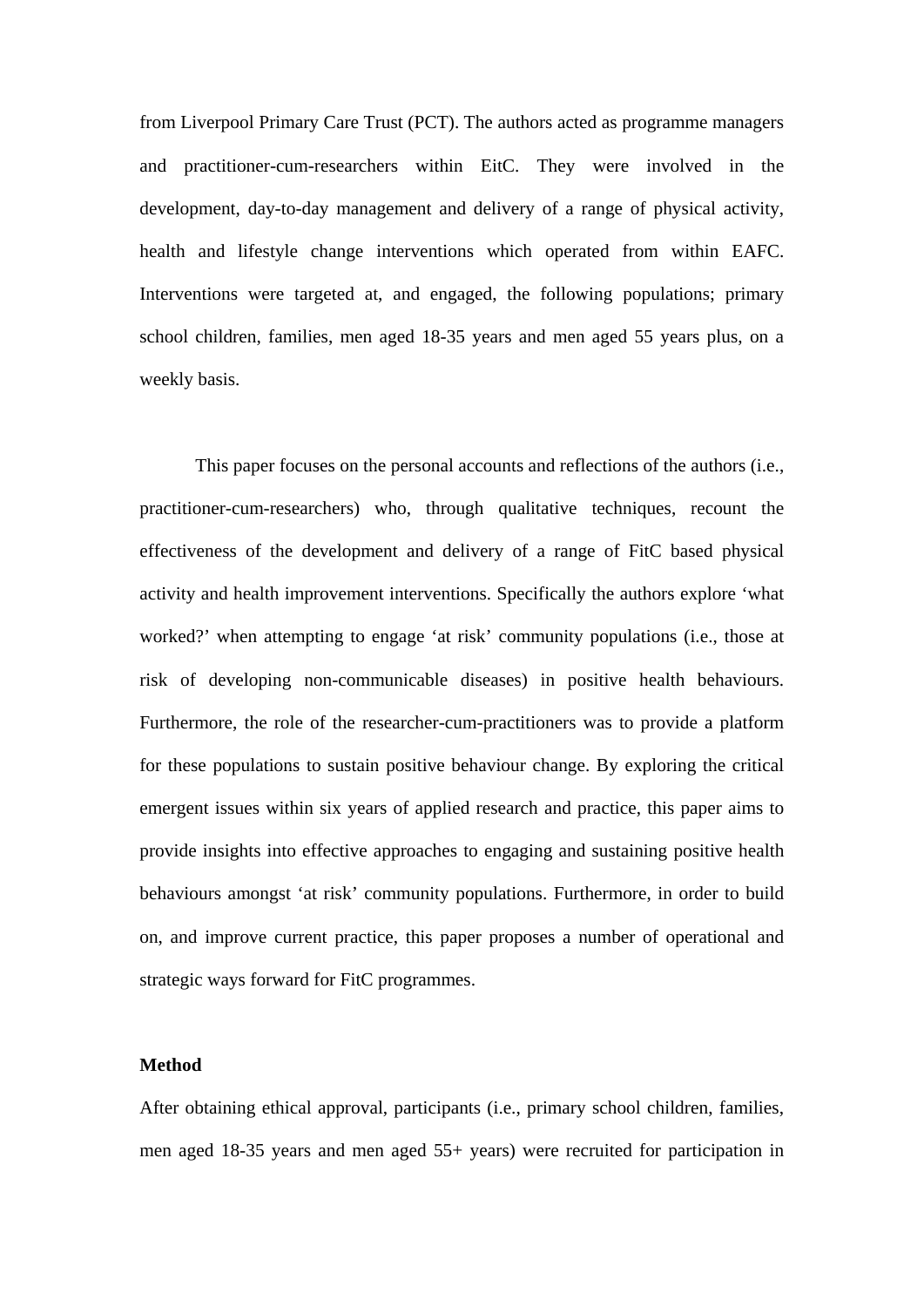weekly physical activity programmes of moderate intensity which formed part of Everton in the Community's EAFC based health improvement programmes. Services hosting these particular populations (i.e., healthcare agencies, the local authority, local elderly care homes and sport development agencies within the City of Liverpool, UK) were then contacted. Participants were continuously recruited over a rolling period of three years using a variety of mechanisms including face-to-face engagement, phone calls, referrals from service staff and word of mouth. Enrolment on all EAFC programmes was voluntary and participants were free to withdraw at any point. Informed consent was given by all participants and/or gatekeepers. Table 1 outlines participant figures and demographics over the three year period.

|                | Numbers Recruited by Programme Year |      |      |      |              |
|----------------|-------------------------------------|------|------|------|--------------|
| Participant    | 2009                                | 2010 | 2011 | 2012 | <b>TOTAL</b> |
| <b>Numbers</b> |                                     |      |      |      |              |
| Families       | $\overline{2}$                      | 4    | 5    | 4    | 15           |
| (all ages)     |                                     |      |      |      |              |
| Men            | 23                                  | 35   | 46   | 43   | 147          |
| $(18-35)$      |                                     |      |      |      |              |
| years)         |                                     |      |      |      |              |
| Men            | 5                                   | 13   | 17   | 5    | 40           |
| (55 years      |                                     |      |      |      |              |
| $+$            |                                     |      |      |      |              |
| Children       | 8                                   | 8    | 9    | 5    | 30           |
| $(10-11)$      |                                     |      |      |      |              |
| years)         |                                     |      |      |      |              |

**Table 1:** Participant engagement figures (August 2009‐ August 2012) and broad demographics

The nature of delivery of EAFC programmes was to provide bespoke physical activity and exercise support alongside personalised goal setting to all participants on a weekly basis. Figure 2 outlines the overarching process adopted by practitioners operating within EAFC. Sessions were typically delivered one to one or within small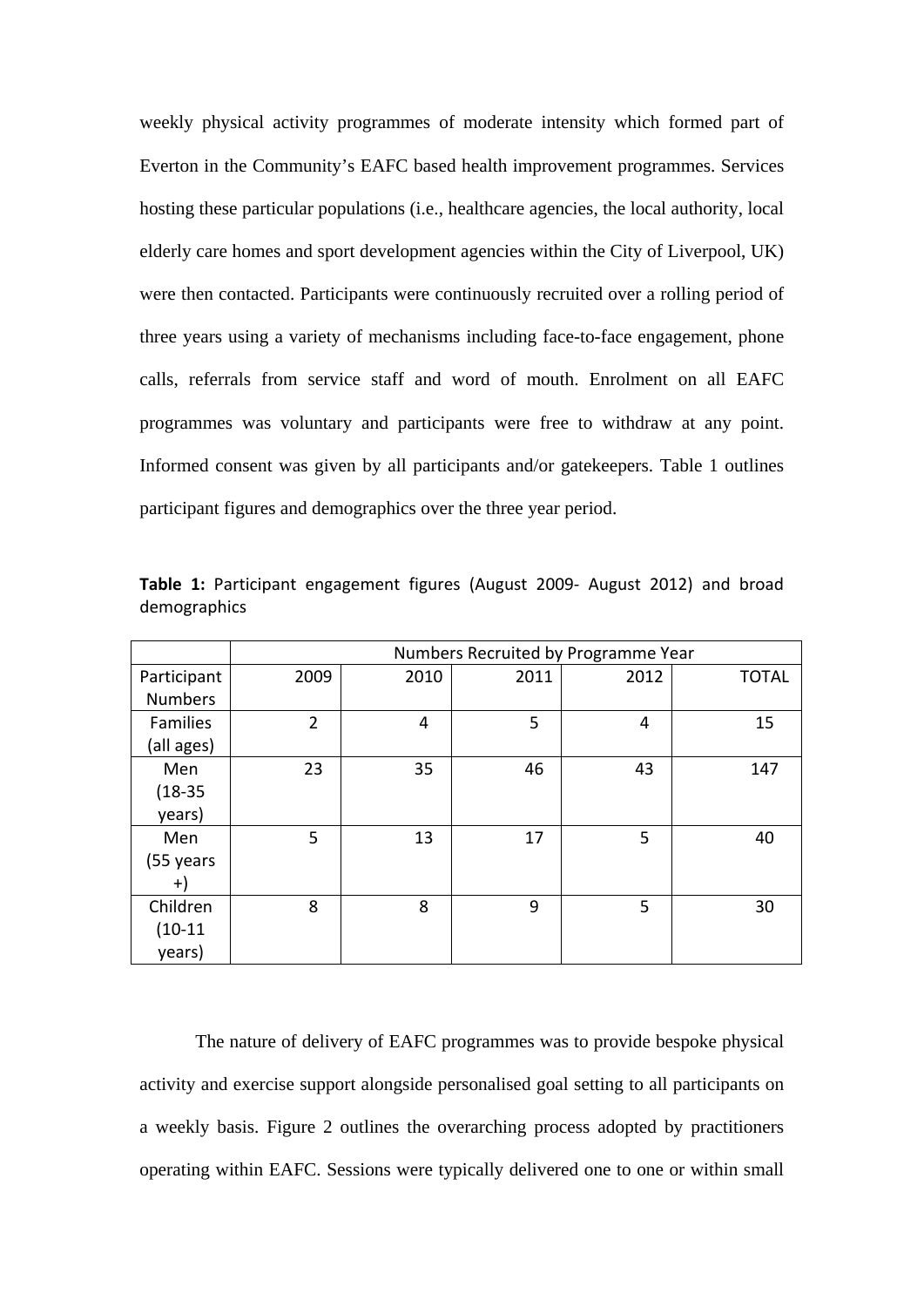groups (i.e., no more than 1:5 ratio, practitioner to participant), lasted approximately 1-1.5hours and were delivered on a weekly basis. Initially, participants were enrolled on a six week programme. Activities would be led by the participants and would typically include a number of resistant and aerobic exercises within EAFC such as boxing oriented workouts, walks and/or short runs (around the stadium and a local public park), exer-gaming and football or games in the stadium car park outside of the EAFC. Following completion of the six week programme, practitioners and participants would review progress together and mutually agree the 'next steps' for the participant/s. This typically involved a structured exit strategy or continued support and engagement through the EAFC programme.



**Figure 2:** An outline of the overarching process adopted by EAFC practitioners

# **Research design**

Throughout the research the authors adopted principles of ethnography<sup>15</sup> in order to undertake prolonged fieldwork with extensive observation in the natural setting (i.e.,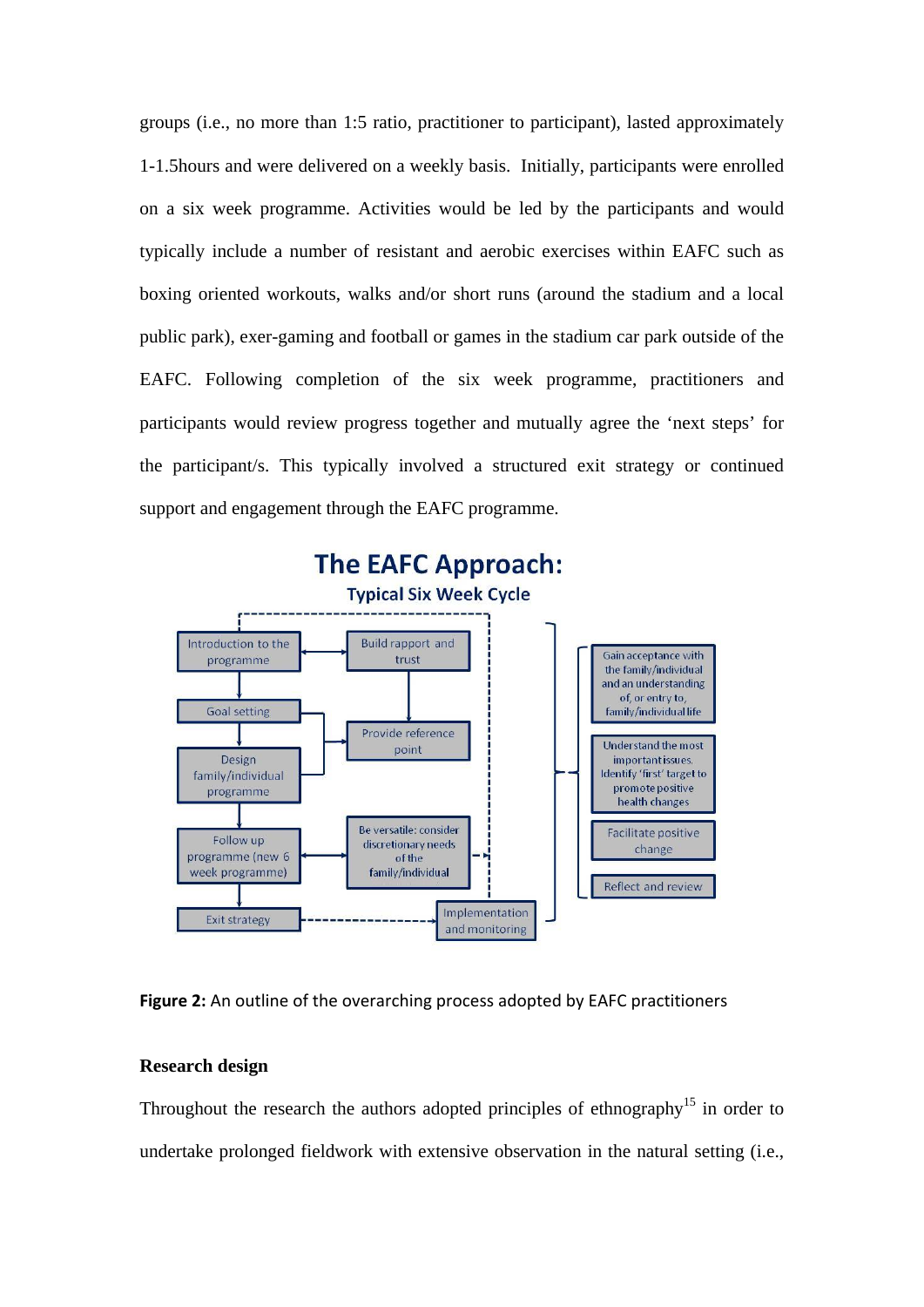within EAFC, typically 4 days per week). The authors attempted to develop a clear understanding of what daily life was like for the participants, become accustomed to and understand the physical and institutional settings in which they lived, the daily routine of activities, the beliefs that guided their actions and the linguistic and other semiotic systems that mediated all their contexts and activities.<sup>16</sup> In order to balance the notions of engagement and trust, whilst adopting an (initially) objective lens, participant observations were utilised in a variety of settings throughout the study.<sup>17</sup> The authors actively engaged in both observation and participation and participantobservation throughout their time as practitioner-cum-researchers.18 As practitionercum-researchers we were immersed in the planning and delivery of all the physical activity and health improvement interventions.<sup>19</sup> Engagement and immersion within all physical activity and health promotion sessions allowed the authors to adopt a range of informal, open and relaxed approaches (e.g., conversations) to data collection. Such an approach enabled the researcher(s) to explore issues as they evolved 'on the ground' and to develop closeness, trust and familiarisation with the programme participants. Carmichael and Miller<sup>20</sup> suggested that the use of practitioner-researchers is an appropriate and powerful method of understanding the deeper cultural, situational and environmental context of the applied research setting in ways that would be very difficult to achieve otherwise. The research process, aligned, and hostage to, culture and circumstance, is inevitably slower and more complex. Whilst a simpler and more direct research methodology would be quicker and easier to undertake, it would be lacking in richness and the 'thick contextual description' that this method is aimed at developing. $21$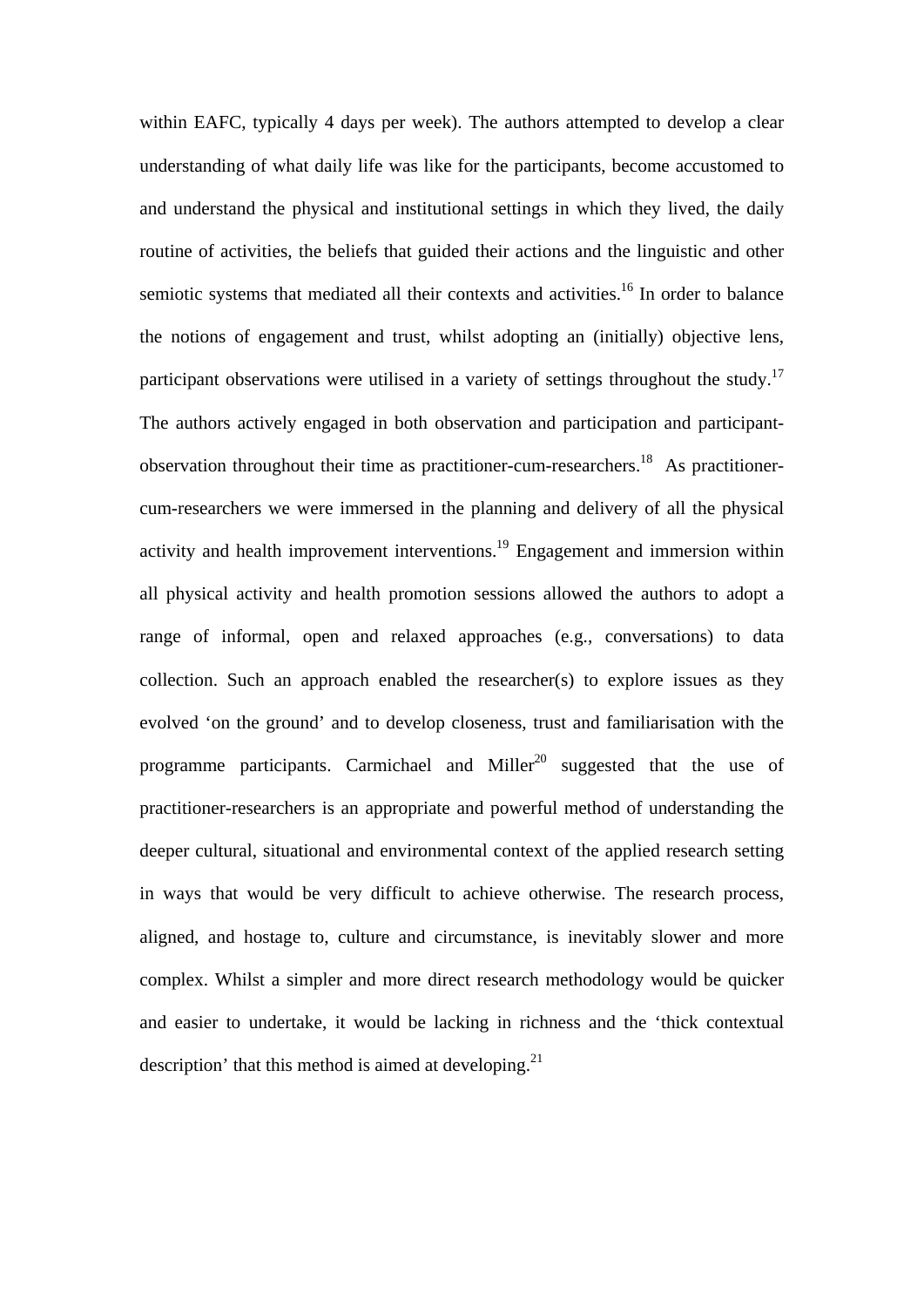The authors' personal reflections and observations were recorded through informal field notes and reflective diaries.<sup>22</sup> The informal field notes were continually developed in an attempt to capture the context, culture and practice of  $EitC<sup>23</sup>$  When the researchers felt a more flexible method of data collection was needed (e.g., where visible note taking may jeopardise the quality of conversation) mental notes were made.<sup>24</sup> These mental notes were typically key words and quotes from participants (i.e., children, parents, families, men and other practitioners) which were jotted on a note pad, at an appropriate time, and developed at the end of the day in detailed reflective field notes.<sup>25</sup> This relaxed and informal reflective methodology allowed for *sense making* and encouraged the practitioner-cum-researchers to learn from the knowledge gained *in action*. 26

### **Data analysis and representation**

Following the completion of all of the EAFC programmes each author prepared their respective field notes and reflections, before engaging in a period of close reading in order to become immersed in the data.<sup>27</sup> At this stage initial ideas and thoughts were recorded. Following this, principles of content analysis were adopted by the researchers in order to identify and code themes arising from the data.<sup>28</sup> The analysis was then read and re-read by each author in isolation from the research team following this coding process, which is considered both practical and preferred in circumstances of prolonged engagement and a developed researcher-cum-practitioner relationship.29

Throughout the results and discussion the authors aim to highlight the key issues that emerged during this research. The key emerging themes from the extensive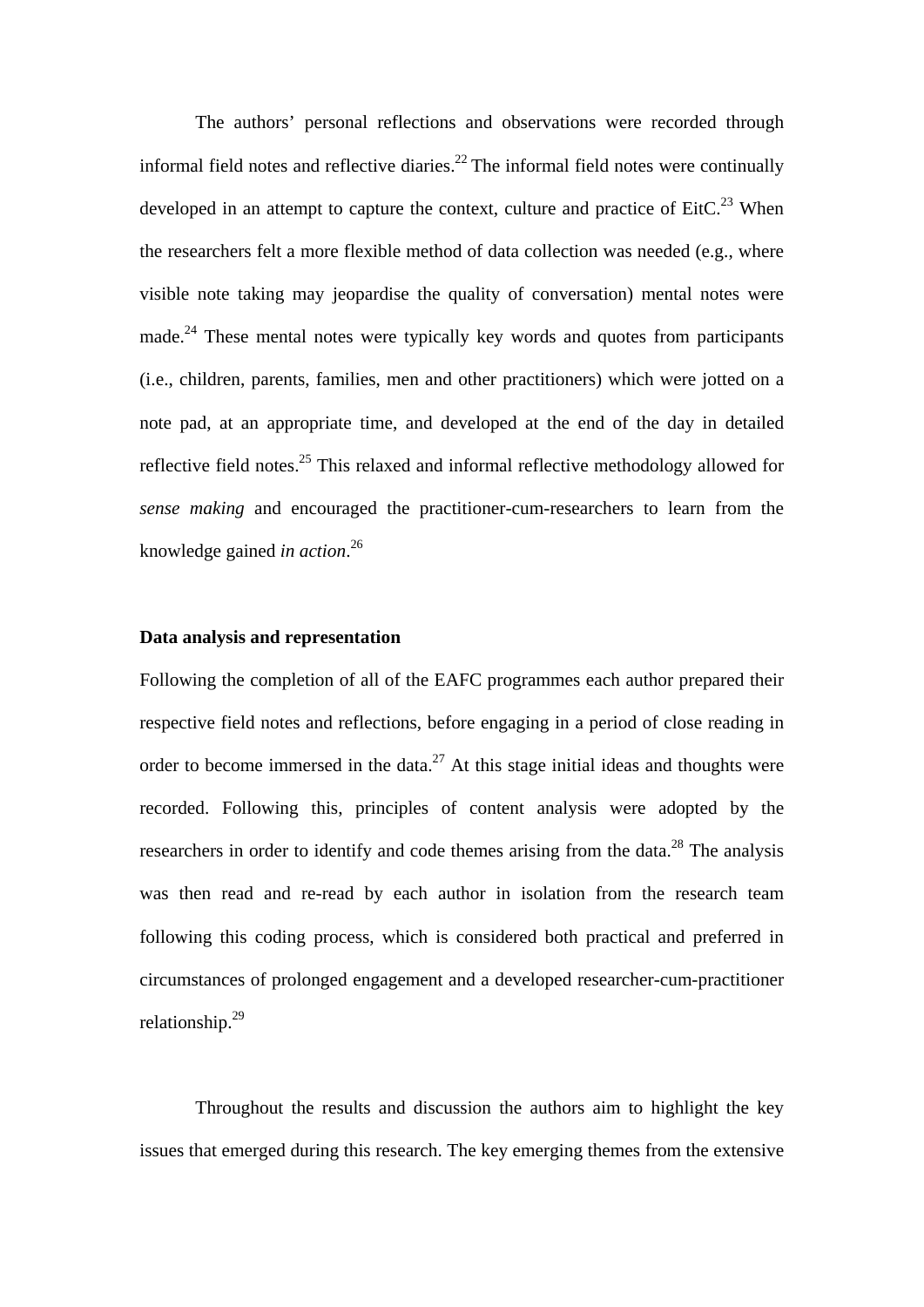data collected is presented within the results section. Verbatim citations are utilised to illustrate the contextual features of the participants that serve to illuminate the rich detail of the collected data and is identified as single space text.

In order to 'bring to life' pertinent 'moments' recorded by the researchers during the extensive ethnographic and engagement phase of this research, it seems appropriate to include the researcher's personal reflections. The authors reflections are represented as a series of creative non-fiction narrative vignettes and evidenced through indented (0.5) single spaced lines. This approach of author involved text is a genre championed by Gilbourne and Richardson,  $30$  in which the researcher is presented as the narrator using a first person writing style $31$  in order to contextualise the data collected and move the story on for the reader.<sup>32</sup> Field note extracts (i.e., the voice of the participants) are also evidenced as indented (0.5), single spaced within the text. Pseudonyms are used for all participants involved in the research.

# **Results and discussion**

There were two key themes that emerged from the expansive data collected. The following results and discussion section outline what the authors perceive to be the relevant, but not exhaustive, issues in participant recruitment, engagement and retention:

#### **Brand of the football club: ''I was interested as soon as they mentioned Everton'**

Much of the support for football as a vehicle for health engagement is that it can offer a 'hook' to engage those most 'at risk'. With football being one of the largest sports globally and the most popular sport within the United Kingdom,  $33$  its widespread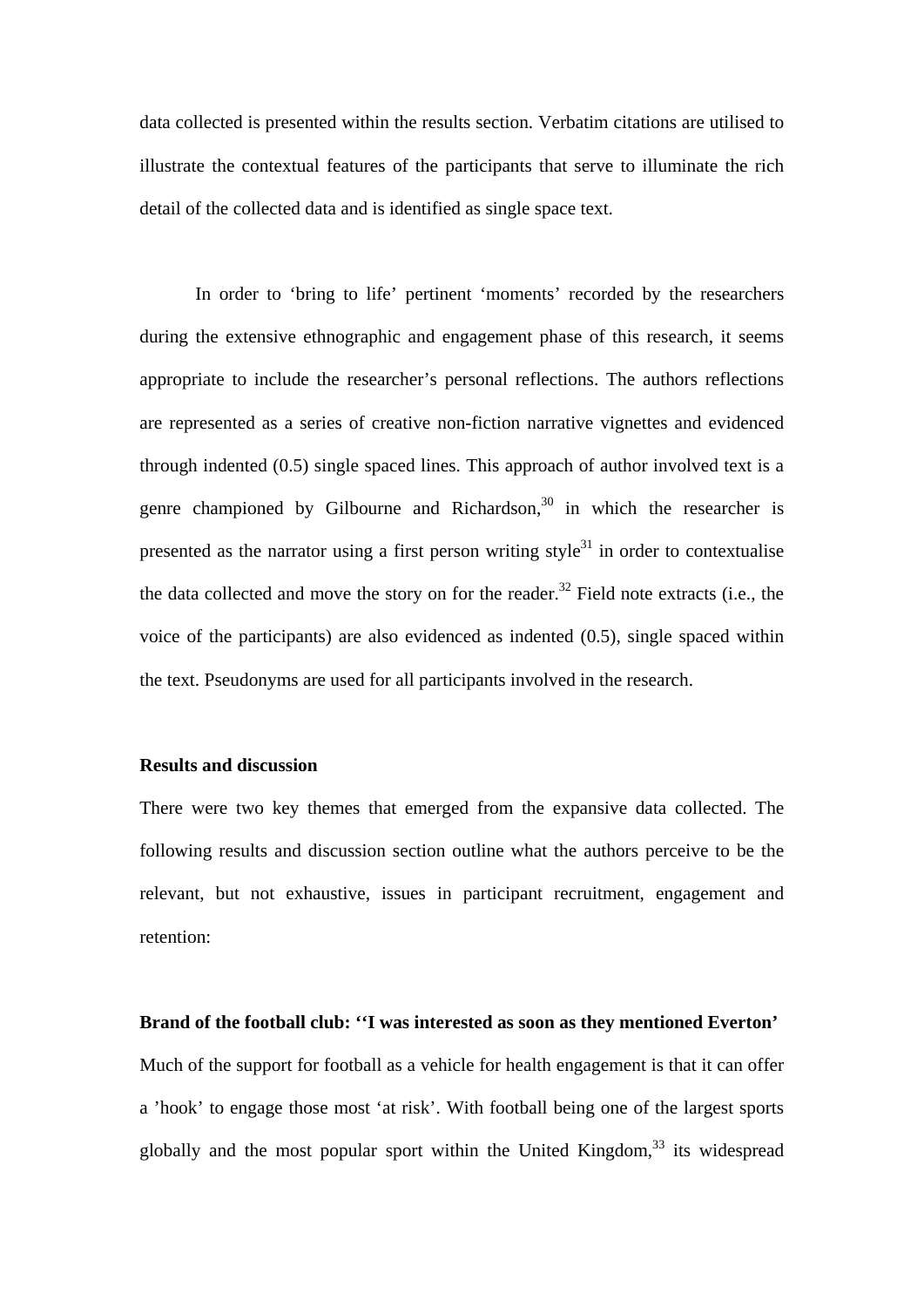appeal to the masses has contributed to this belief.<sup>34</sup> In line with these beliefs, it became apparent that the 'brand' of the football club acted as the major catalyst for attracting our participants to EAFC physical activity and health interventions.

When one author asked Claire a 38 year old single mum of two teenagers what the most important thing for her and her children's continued engagement at EAFC, she replied:

'The most important thing for me is that Adam and Chloe [her son & daughter] enjoy it. They love coming here. I think if they didn't it would make things difficult for me to come!! To be honest I think Adam likes telling his mates he gets to walk to Goodison Park after school for training.'

Here, Claire is highlighting the 'glitz' or 'wow factor' that surrounds a professional football club. On reflection one author highlighted:

The families come to the Centre regardless of colour (or club) allegiance, so we have both Everton and Liverpool supporters, however the children tell us being able to say *'I train in Goodison Park'* is something the children boast about in the playground… It's powerful. Everyone in this city lives and breathes football. For some people it's their meaning of life day-to-day. I know the dads love coming here for that reason; it's up there with taking their children to the match… However, the football 'pull' is just that. The rest is the safe, enclosed, intimate, private environment and subsequent bespoke support and guidance we offer in the Centre  $[EAFC]$  – this wouldn't work if we operated like a commercial gym.

The following reflection of another author highlights the influence that the football

club brand had on EAFC programme engagement for a participant of the EAFC

family engagement programme:

Andy is a 37 year old male, father of two young teenagers, who, along with their brother in-law/uncle (29 year old) attended weekly sessions as a family. Andy and his family had within the recent past had to deal the most awful of circumstances, one of which was the death of Andy's wife and the two boys' mother. Andy was struggling to deal with the problems of being a widower and a single parent. His main support network was his brother in-law. When I asked Andy about his involvement in the EAFC families programme, the response he gave spoke volumes: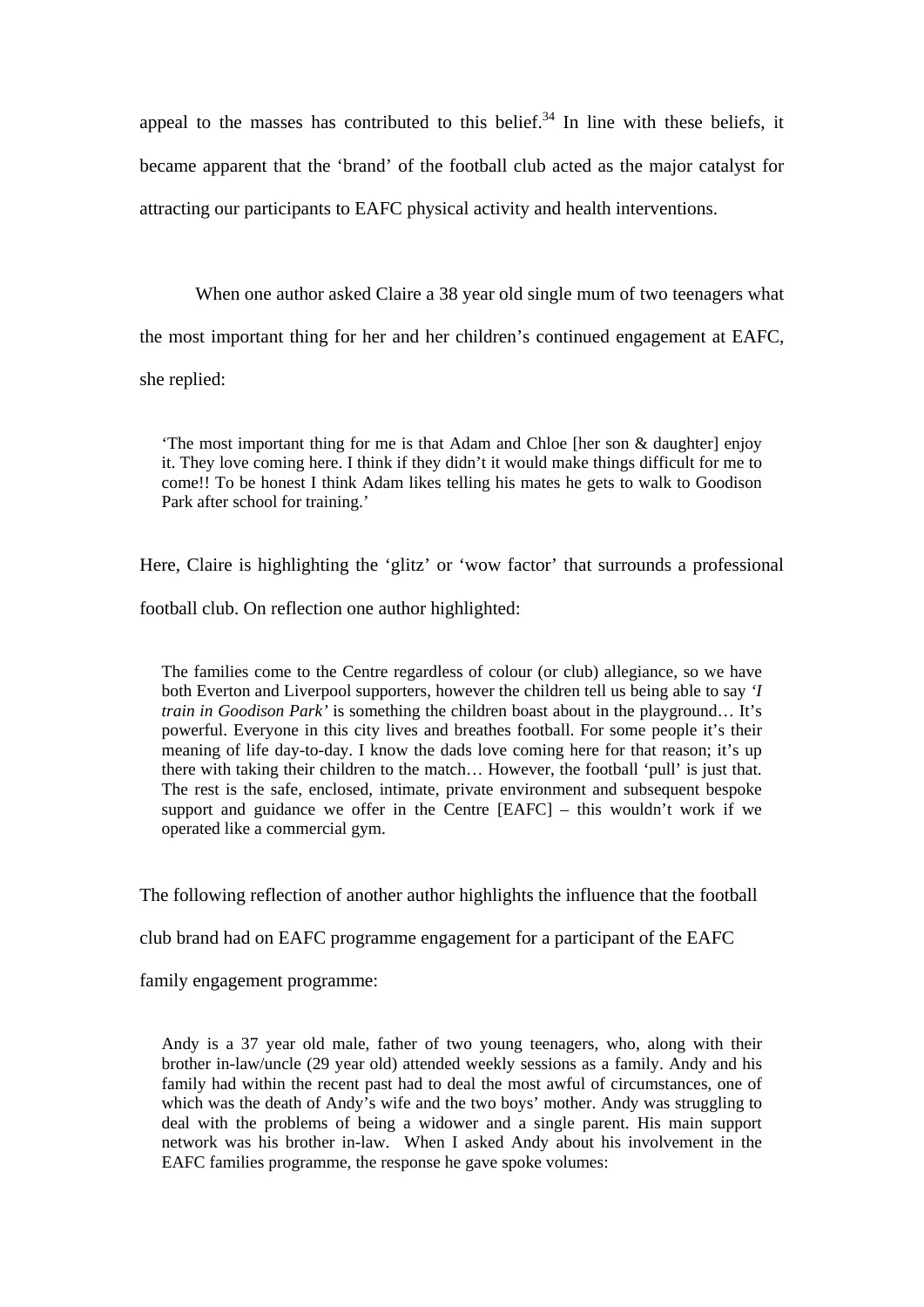'I got involved mainly because of the lads (two sons), they are getting older and I don't want them walking the streets or getting into trouble. They love footie and finding out about coming here was ace. I mean all of the lads friends are jealous that they go to Goodison Park every week to train. Also to be honest I knew I was overweight and eating shit [unhealthy foods] every day, which ain't fair on the kids is it? So coming here has been great; I mean coming every week getting a buzz walking through those gates, seeing Dixie Dean [Everton Legend], getting ready for me and all the tribe [family] to be active and healthy is great. The kids love it now because they can show off to their friends about going to Goodison Park. But I know that when they are old men like me, they will look back and think of coming here every week as being great time in their life.'

The lure of the professional sport club was also highlighted by the older  $(55+)$  men engaged in activities within EAFC. During some activity sessions men would meet at EAFC (see Figure 3 below) before engaging within a warm up in the main stadium car park, followed by a run around the circumference of the Goodison Park stadium. During a run the following unfolded between an author and participant:

The weather was mild so we warmed up in the car park with a few stretches, but I guess this was also important for the men to speak, meet and catch up with one another. Before long, we shot off on a light jog around the stadium. I wasn't leading the session so I stuck towards the back. Quite quickly a couple of the guys dropped off and fell behind the main group. I decided to drop back and check on one of the men that had stopped to walk…I asked 'How are you doing? They've started on quite a pace aven't they?' said a breathless Tommo. 'Tell me about it, am goosed [tired] too!!!' As we slowed, we talked a little about football. Tommo was a blue [Everton FC fan]. I asked Tommo about why he joined the EAFC programme and what he thought about it, 'I need to get fit, simple as that. But I haven't got into any gyms, they are not for me.' 'Why the Everton Family Centre then?' I inquired, Tommo responded 'where else would you want to train? I get to come to Goodison after work and train. I just tell the lads, yeh, I am off to Goodison tonight, to train. I just laugh its quality.'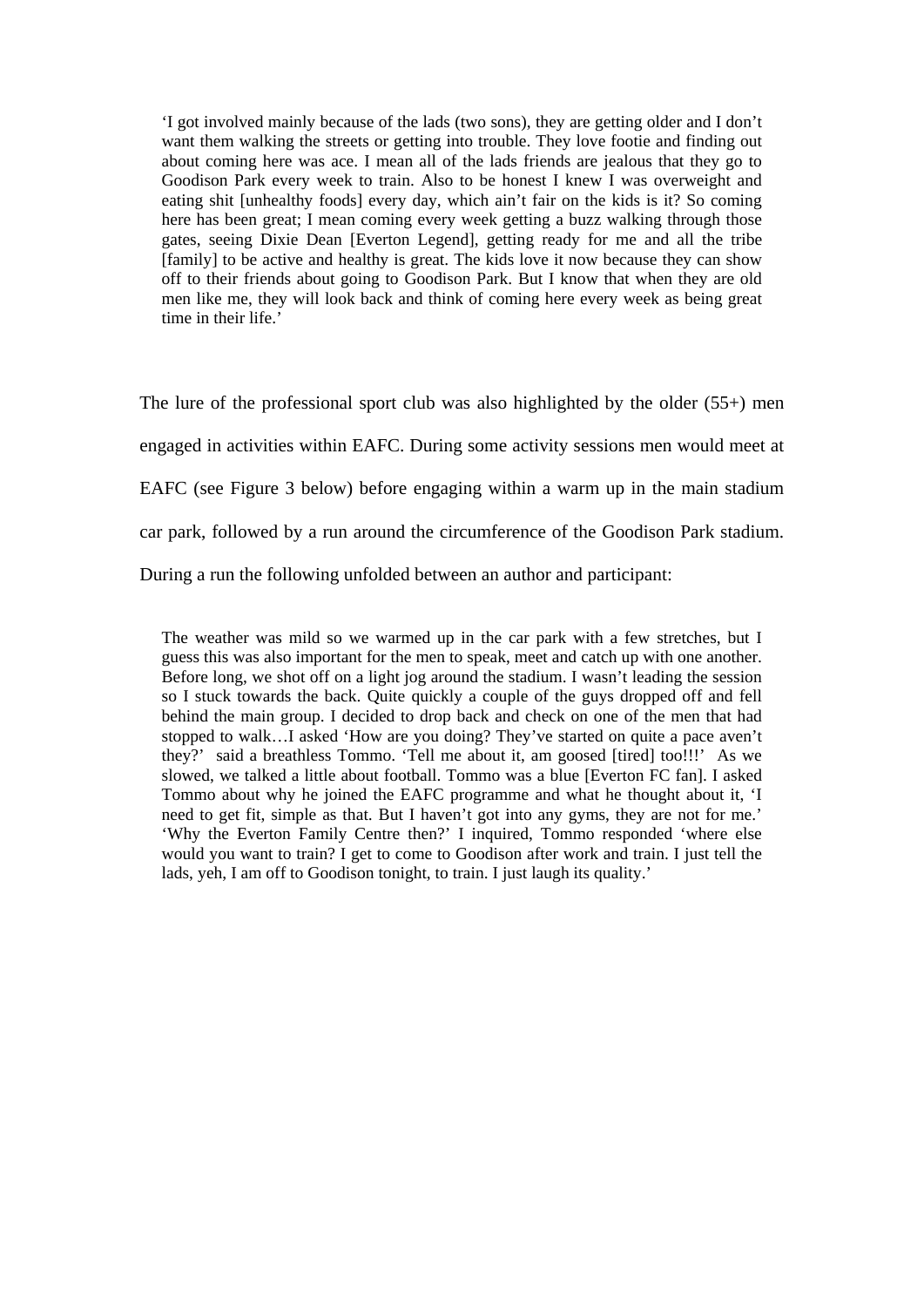

**Figure 3:** A photograph depicting the location of EAFC within the grounds of Goodison

Similarly, Mick a 58 year old man who was out of work due to suffering from anxiety and depression, described to the authors that seeing a 'lifestyle programme' for men aged 55 and over taking place at Everton football club *'spoke out to him.'* When asked whether the football club was the main reason behind his regular attendance, Mick described that he had tried to attend a 'normal' gym but the anxiety he got was *'crippling*'. Mick described that while attending his local doctor's surgery he saw an advertisement for EAFC, and seeing this appeared to be the catalyst for him to become more active and healthier:

'I had just seen the doctor who was telling me again about how important diet, and particularly exercise, can be in treating psychological illness, but also just in all round health. When I left the doctor's office I saw the card (advertisement) saying that weekly sessions were taking place for 55years plus at Everton Football Club. I thought if there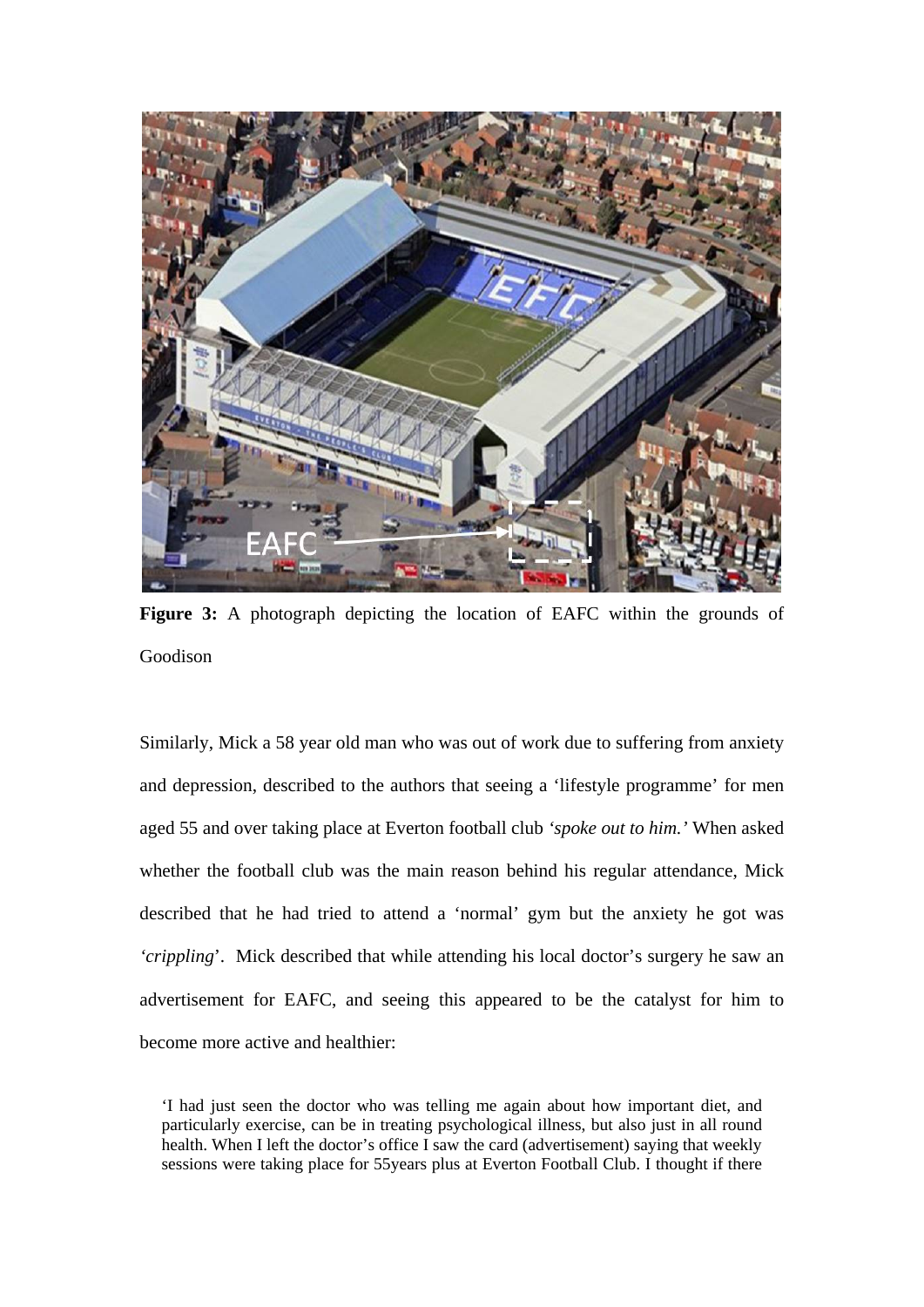is going to be place that I am going to start to take care of myself it's going to be there. So I picked up the phone and called the number on the advert.'

Being able to say that participants could come to a professional football club to improve their health and fitness also appeared to be a major factor for male participants aged 18-35 years. Colin, an avid and lifelong Everton Football Club supporter told one author:

'That was big [finding out the programme was delivered by Everton Football Club], that was a big, big, big thing that. That was just like winnin' the World Cup, the Champions League an everything all in one; it really was.'

Similarly, Gary (34 years) and Simon (32 years) expressed the importance of the football club brand, as a 'hook' for capturing their interest in the programme:

'I was interested as soon as they mentioned Everton.' (Gary)

'...when they mentioned it [the programme] and it was to do with Everton, I was like yeah it's to do with Everton being an Everton fan...anything to do with Everton I was interested, you know what I mean.' (Simon)

The power of the brand is interesting within sport, however generally very little is known about how effective or compelling the brand is and/or how it works with respect to disseminating a positive health message or capturing participants in health oriented concepts or projects. Witty and White<sup>35</sup> found within the 'Tackling Men's Health' intervention that many participants had joined the health project due to the tangible connection with the rugby club. This finding was echoed within football, in research that highlighted the importance of club-related branding and activities in the recruitment of men across the sixteen Premier League Health football club programmes.<sup>36</sup> Gray et al.<sup>37</sup> in their research across the Scottish Premier League football clubs found that men reported that they would not have attended the health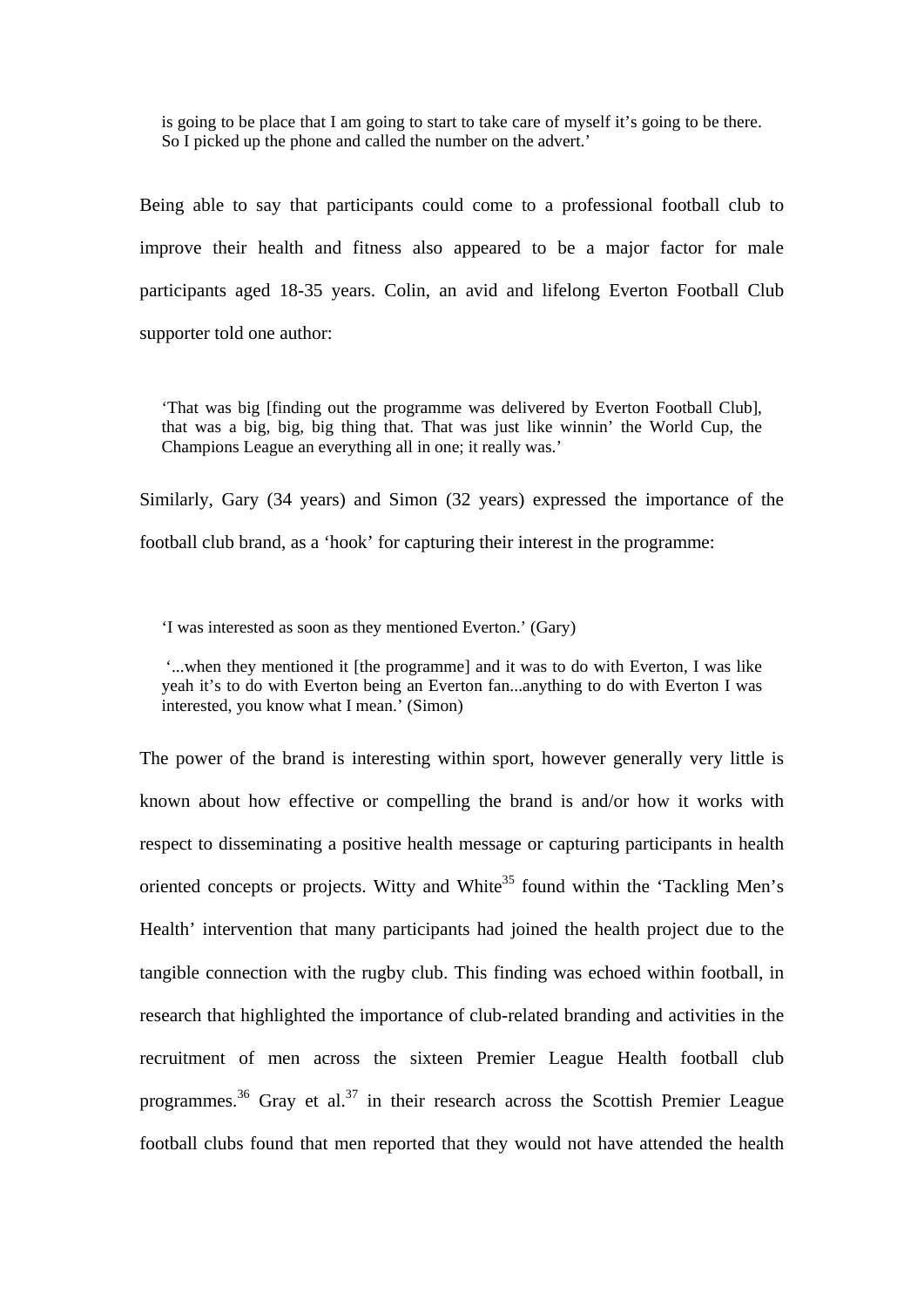improvement activities had they been delivered by the National Health Service. Furthermore, 'Extra Time', a national project to promote health and social opportunities for older people through football reported that 78% participants across the 24 professional football clubs highlighted that the connection with the club made Extra Time more appealing.<sup>38</sup> Our findings support and enhance the emerging discourse that the brand of professional football clubs has an important role to play in reaching, attracting and engaging participants in health improvement activities.

# **Skill base of practitioners: '***You are a top lad: You listen to what I have say...'*

Players and coaches are significant figures within a Premier League football club. In the professional football environment, the coach plays an important role in the development of 'the player'. They are key protagonists in shaping their character and identity (e.g., values, beliefs, attitude).<sup>39</sup> Whilst this is also the case in nonprofessional sport and physical activity settings, in this environment the (community) coach-participant relationship is particularly crucial in aiding participation and engagement levels.40 Further, the practitioner/coach-participant relationship is critical when promoting health to such individuals. $41$ 

In the final report of the Premier League Health evaluation, White et al. $42$ asserted that the project staff and their ability to interact with the participants on a personal and social level was as key factor in facilitating participant adoption to the Premier League Health programme. Consistent with these findings, it appeared that the nature of the programme delivery staff was a key factor influencing continuous engagement in EAFC programmes. The following quote captures Gary's (male, aged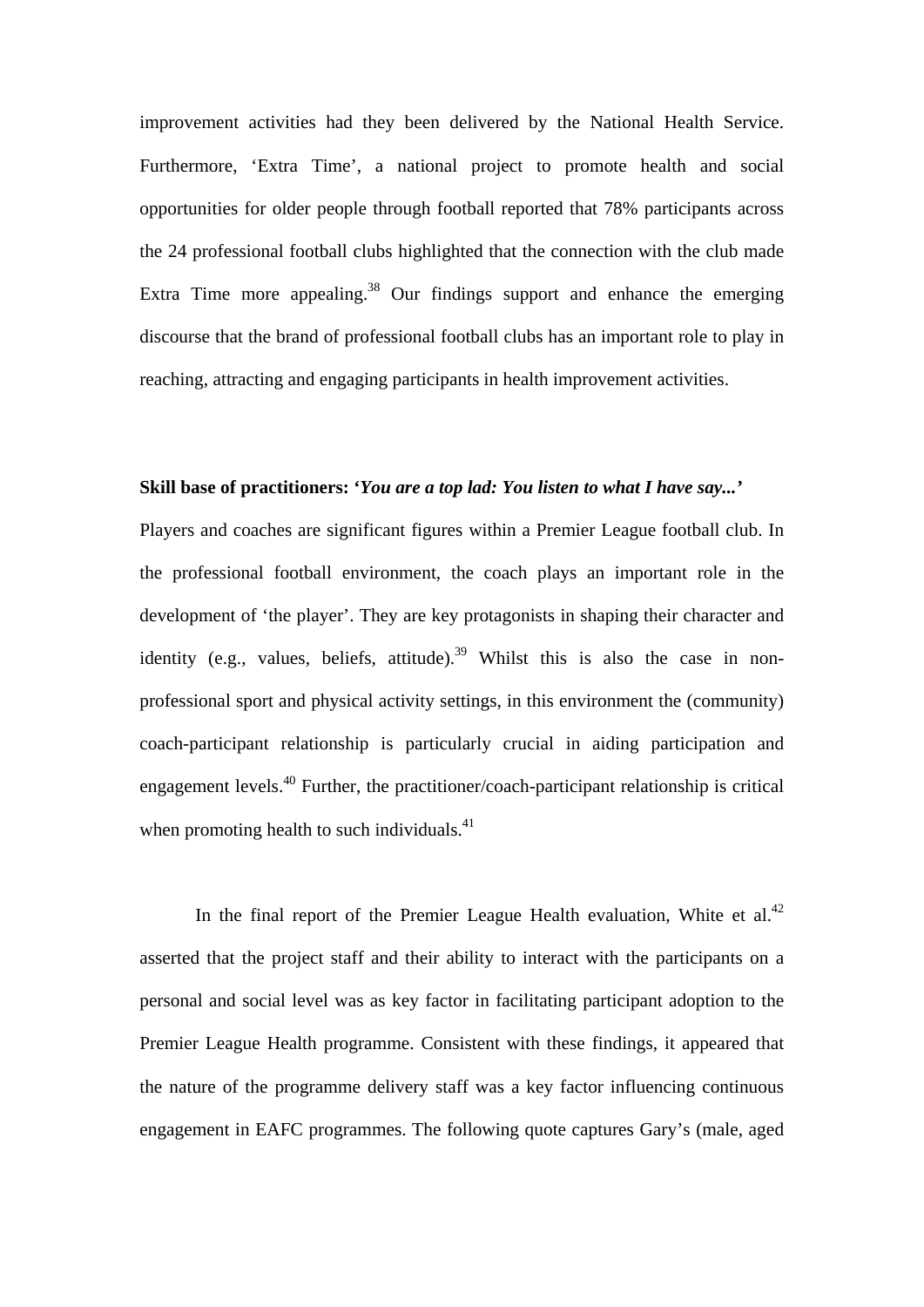34) (colloquial) view on the nature of the programme staff as facilitators for programme adoption and maintenance:

'Even though it's not that good round here like but [laughs] I couldn't see meself living anywhere else, but…. like youse, youse [practitioners] have all been alright with us... That makes it easier as well, it's like, well say youse are teachers like aren't youse really, you know what I mean, tutors sort of thing. So like if youse are alright then that's half the battle. Coz if you get a little shit (or up-start) or something or someone you can't relate to, they can put people off from goin', an people just won't enjoy it, people won't go.'

This finding was supported by Brian and Colin (two EAFC participants, male 18-35 years) who also made reference to the welcoming and supportive nature of the programme staff as a motivator for engagement:

'I'd say you and Drew [EitC coach/practitioner], as a team, you were very welcomin', there was no individuals, everyone was treated the same, so it was good. It was good and professional the way youse all are, the welcome side of it…but then it was always maintained as well, very well throughout. If there was any problems youse were always there. Drew always helped ya, yourself always helped us, youse were there to help throughout the entire course and that was what I really liked about it. It was run professionally, it wasn't arsed about, youse were there, and because youse were there, we said we would be there, so we had to be there'. (Brian)

'At first when I first was goin' in for the operation I was petrified, but with you and Drew sayin', you know, I've got that support and then, you know but that was a big weight off me shoulders, you know what I mean… being able to come and talk about like anything, you know what I mean is was good like'. (Colin)

The skill base of the practitioner and their ability to interact with the participants on a personal and social level was also highlighted during one of the older men's (55+ years) sessions. Mick (58 year old male) made a comment to one author about the expertise of the practitioner and what it meant to him;

'Its ace to think this all on my door step, at me club and best of all it run by no amateurs. I mean you lad [researcher] are a personal trainer but also from a university. I know you know your stuff and you're not blaggin [making it up] it lad, when I hear some news story on this new diet, I think this is utter shite. Dan [researcher] told me the other day what a healthy diet is and this other person [on the news] is telling me to never eat carbohydrates!'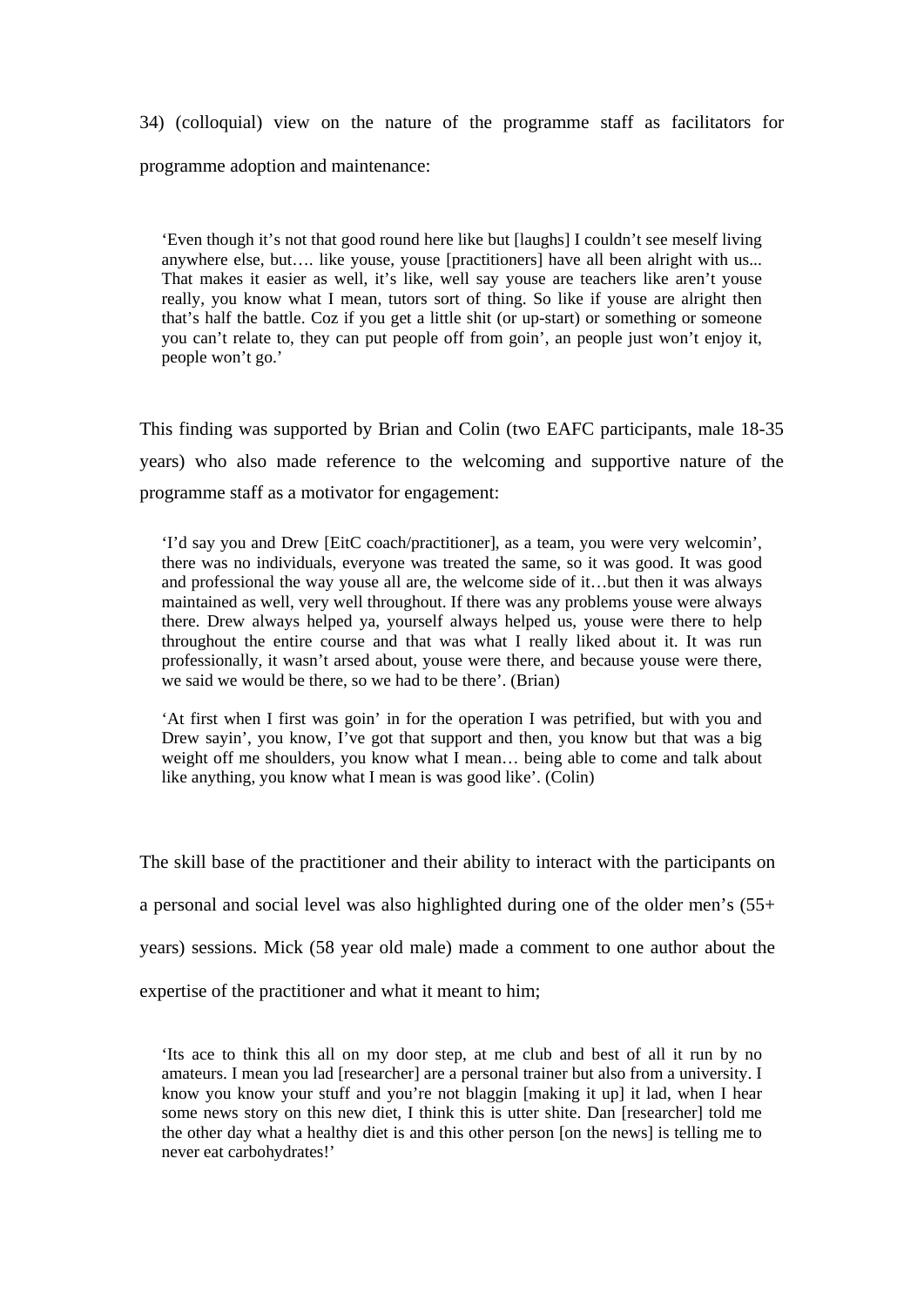When asked whether it was just the prestige of working with someone with high academic credentials that made a difference, Mick commented;

'It helps, but also you are a top lad, you listen to what I have say... you don't talk down to me and make me feel like an old man. I come out of this place feeling top of the world!'

This notion of the empathic and caring practitioner is noted by Hillsdon,  $43$  who noted that the knowledge base of practitioners is central in gaining trust and co-operation from patients. Similarly, Bogdan-Lovis et al.<sup>44</sup> noted that the ability to emphasise practitioner control over the exercise supported the cooperation and trust issues that brought about adherence and therefore life changes in this instance occurring within participants of EAFC.

In an attempt to capture the complexity of interventions, interactions and challenges emerging from working within EAFC, one author reflected:

EAFC wasn't for the typical or traditional coach. By this I mean a Football Association coaching qualification would not prepare you for this work. You are more than just a physical activity instructor, you are involved as a make shift counsellor, life coach, supporting diet and health choices, providing lifestyle advice on drugs and alcohol and engaging in brief interventions for smoking cessation. And you have to do all of this through informal and personal conversational support mechanisms. These interactions that were regular, informal and friendly helped participants feel happier, better able to achieve their personal targets and provided a pair of ears [listened] to people. This was far more than what any General Practitioner (local doctor) surgery or mainstream health intervention does, or would offer

Research suggests that as FitC programmes are growing, they are becoming overstretched and unable to keep pace with projects and staff development (i.e., the emergence of skills shortages).<sup>45</sup> As a result, serious consideration must be given to exploring the role, and support provided for the community coaches working within FitC schemes.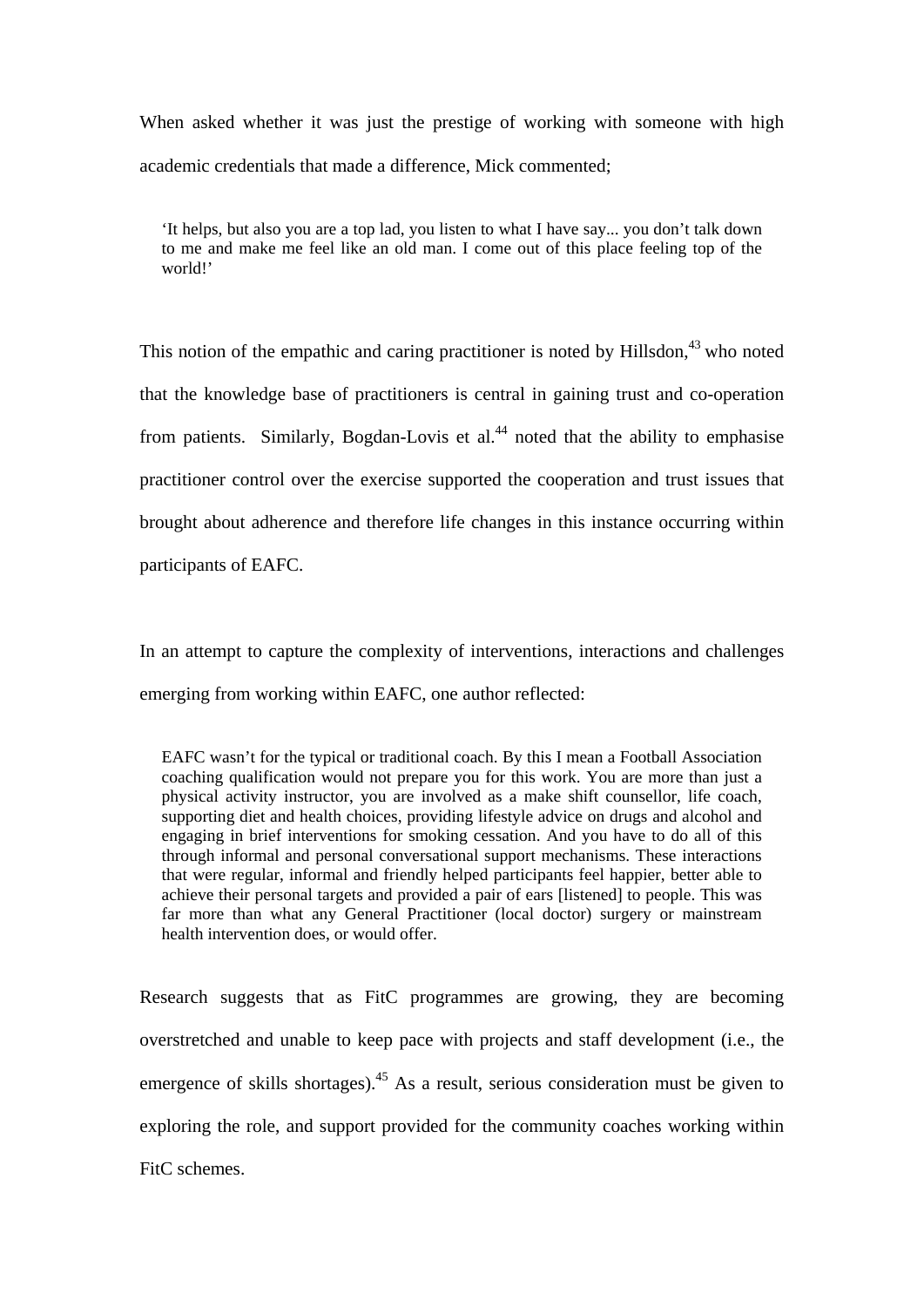#### **Applied recommendations and ways forward for FitC**

By exploring the critical emergent issues within applied research and practice, this paper has highlighted the 'power' and 'pull' of a professional football club brand for attracting participants to physical activity and health engagement programmes. Therefore, it is recommended that stadia based physical activity and health programme managers capitalise on the use of the club including the brand (i.e., the imagery and icons that reflect the club) and the people (i.e., senior players, former players, management and coaching staff) in order to develop a marketing strategy for the promotion, implementation and dissemination of any aligned health information and messages.

The findings of this research also suggest that Football in the Community practitioners need to be trained beyond 'the typical' Football Association Level 2 or UEFA B qualification in order to deal with the increasing demands of FitC schemes for addressing government agendas and social ills.<sup>46</sup> The outcomes of this research lead to the recommendation that FitC physical activity and health practitioners should be qualified or trained in additional skills such as counselling and behaviour change management<sup>47</sup> in order to deal with, successfully manage and support the increasing needs of the 'new age' of FitC programme participants. FitC schemes therefore need to execute relevant professional development and enhanced recruitment procedures. Furthermore, the findings of this research highlighted that participant engagement in EAFC programmes was influenced by positive perceptions and opinions of the programme practitioner/s. It is recommended therefore that personable, respectful, empathic, supportive and caring practitioners<sup>48</sup> are employed into such positions of responsibility.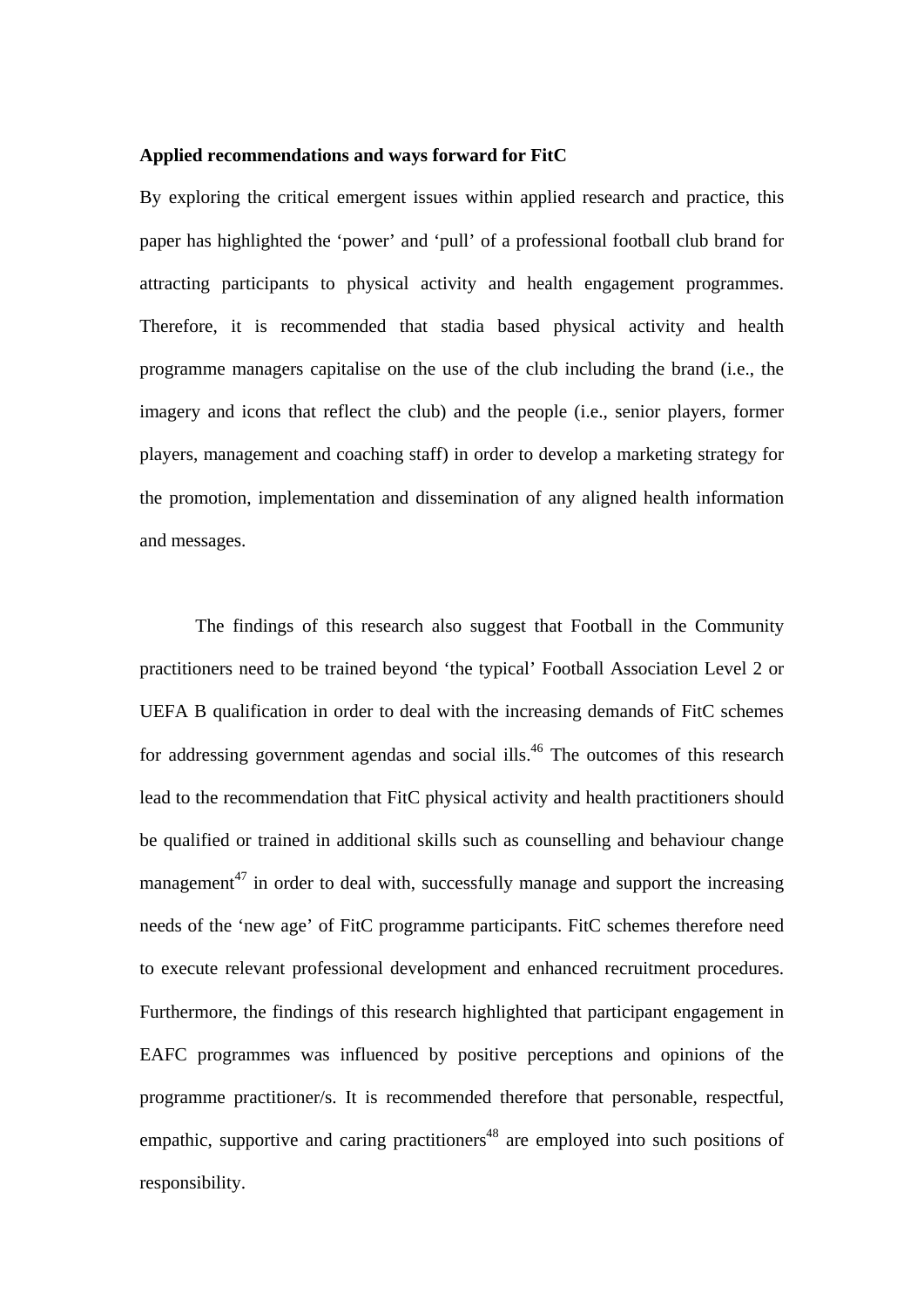#### **Role of the researcher**

This research has relied heavily on the field notes and personal reflections of the practitioner-researcher for learning 'on the job', for understanding the contextual experiences of the EAFC programme participants and for the subsequent development of the EAFC programmes based on an understanding of 'what works'. Reflective practice plays a vital role in enabling professionals to learn and understand the impact of their actions.49 Therefore, it is recommended that FitC programme managers and practitioners should continually seek to gather data from 'the field' and reflect on practice in order to learn from their applied work in the field and develop FitC programmes and initiatives accordingly.

# **Limitations and strengths**

This research has a number of strengths and limitations. The main strengths of this research lie in the prolonged and immersed nature of the research methodology that was adopted that has led to the richness and quality of the data collected. According to Lee,<sup>50</sup> negotiating access to research participants and the subsequent collection of good quality data depends on the quality of interpersonal relationships between researchers and participants. Gaining access to the research participants in this research was achieved due to the embedded nature of the authors within the fabric of the EAFC. Being 'there' and being 'seen'<sup>51</sup> was particularly important in this research to get as close as possible to the participants, to build relationships, trust and rapport and subsequently to understand the participants day-to-day lives, norms and behaviours. The quality and richness of the data collected therefore is a direct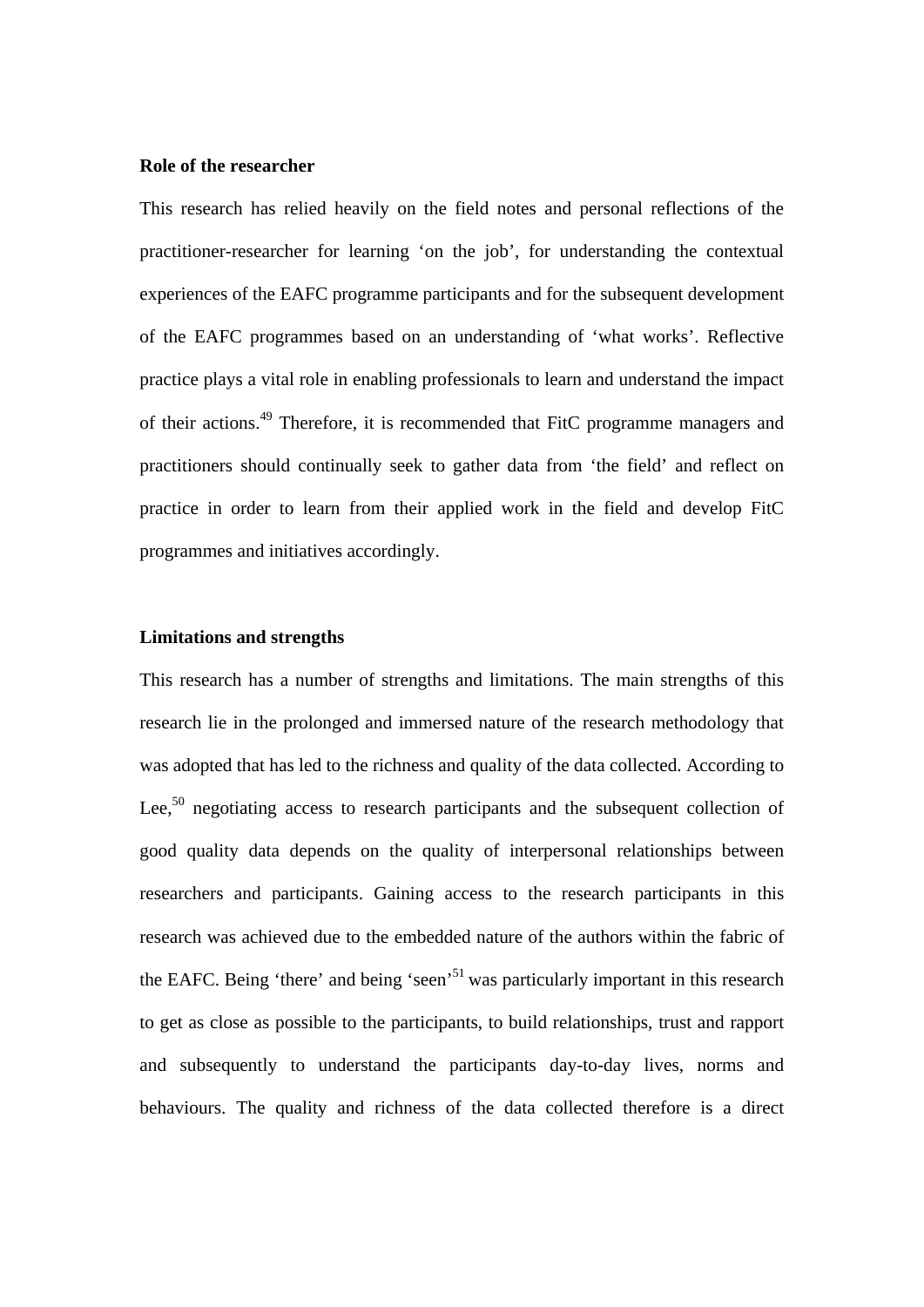reflection of the qualitative methods adopted and afforded by the practitioner-cumresearcher role and the strength of the participant-researcher relationships.

These methods are not without the challenges. Throughout this research the authors adopted, maintained and attempted to balance the responsibilities associated with a practitioner-cum-researcher role.<sup>52</sup> Whilst this was a particularly useful approach for the researcher in this context and for the collection of rich data 'in the field', there were many occasions where this dual role became difficult to balance. It should be noted that a huge investment in time and emotional energy was required on the part of the researchers in order to achieve the aims of this research through the qualitative methods employed. However, we strongly believe that without adopting this dual role, a true picture of the intricacies associated with promoting and engaging 'at risk' populations in behaviour change programmes could not have been captured.

#### **Conclusion**

This research aimed to develop a greater understanding of 'what worked' in a FitC physical activity and health improvement intervention. More specifically, how effective its development and intimate and flexible approaches to delivery were at engaging 'at risk' community populations (i.e., those at risk of developing noncommunicable diseases), encouraging positive health behaviours, and sustaining positive behaviour change. Our findings support and enhance the emerging discourse that the brand of professional football clubs has an important role in reaching, attracting and engaging participants in health improvement activities. Furthermore, our research has placed a lens firmly on the need to recognise the eclectic skill base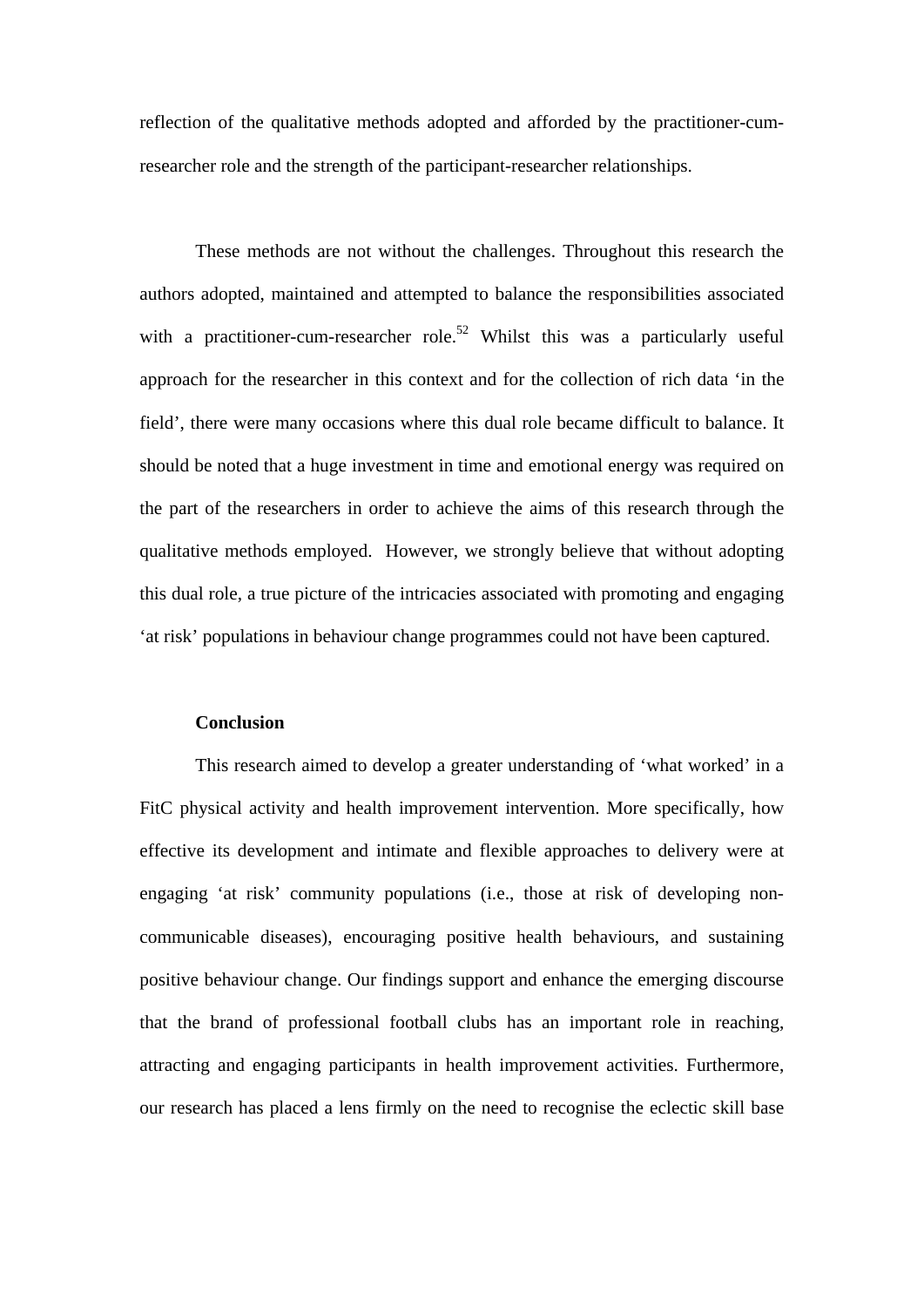and nature required of FitC practitioners for continued and sustained participant engagement.

This research is unique both in method and focus and the results make an important contribution to our understanding of professional football clubs as a vehicle for health engagement and behaviour change. However, the findings highlight the need for additional research into the delivery and practice of FitC programmes. Given that football is a global concept and that most football clubs have an obligation to care for their community, it is hoped that the nature and role of this qualitative work will act as a catalyst to assist in the understanding of the effectiveness of football in the community programmes worldwide.

# **Acknowledgements**

The authors gratefully acknowledge the contribution of all those individuals involved with this research and the agencies who partnered with the Everton Active Family Centre, including the participants, staff and volunteers of Everton in the Community and Everton Football Club. The authors would also like to express their gratitude to all students from Liverpool John Moores University that have been involved with, and supported, EAFC programmes and research.

#### **Notes**

<u>.</u>

<sup>&</sup>lt;sup>1</sup> Brown et al., *Football and community in the global context.*  $2^{2}$  McCuire and Equation: **Example 1** in the Community.

<sup>&</sup>lt;sup>2</sup> McGuire and Fenogilo, 'Football in the Community'.

 $3$  Richardson et al., 'Football as an Agent for Social Change'.

<sup>&</sup>lt;sup>4</sup> Jenkins and James, 'It's not just a game'.

<sup>&</sup>lt;sup>5</sup> Brown et al., *Football and community in the global context* and Parnell et al., 'Implementing Monitoring and Evaluation Techniques within a Premier League Football in the Community Programme'.

<sup>&</sup>lt;sup>6</sup> Watson, 'Football in the Community'; Jackson et al., 'Policy interventions implemented through sporting organizations'; Tacon, 'Football and social inclusion' and Jenkins and James, 'It's not just a game'.

<sup>7</sup> Bale,'The Changing Face of Football'.

<sup>8</sup> Everton Football Club, '*Everton in the Community*'.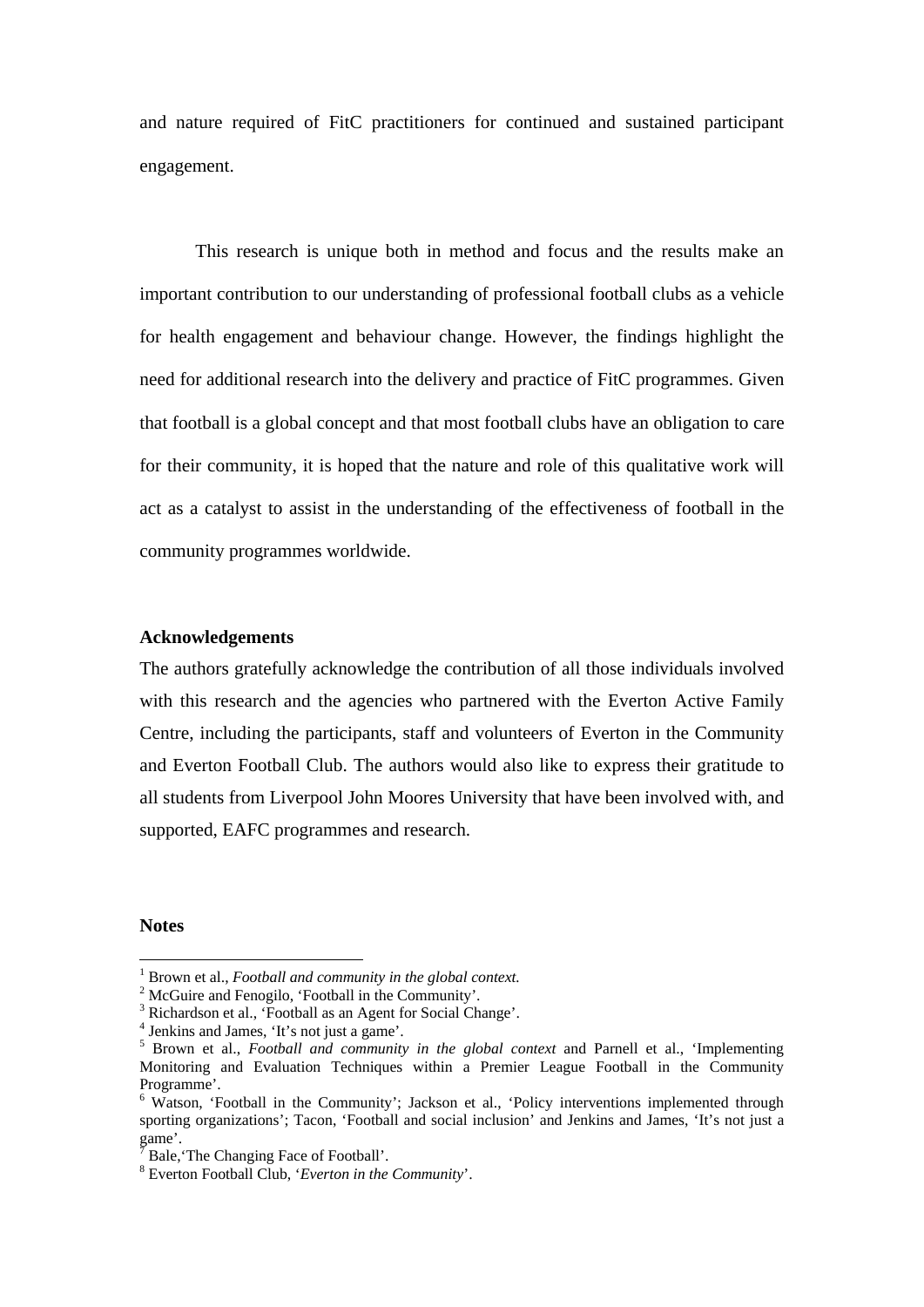-<br>9 <sup>9</sup> Liverpool City Council, 'Ward Profile of Everton 2012'.

<sup>10</sup> Liverpool Primary Care Trust, *'Public Health Annual Report 2009-2010'*.<br><sup>11</sup> Liverpool City Council, 'Key Statistics and Data 2010'.

<sup>13</sup> Taylor, 'Multi-paradigmatic research design spaces for cultural studies researchers embodying postcolonial theorising'.

<sup>14</sup> Parnell et al., 'Implementing Monitoring and Evaluation Techniques within a Premier League Football in the Community Programme'.

<sup>15</sup> Atkinson and Hammersley, 'Ethnography and participant observation' and Eder and Corsaro, 'Ethnographic studies of young children and youth'.

<sup>16</sup> Eder and Corsaro, 'Ethnographic studies of young children and youth'.

17 Lofland and Lofland, *Analysing Social Settings;* Atkinson and Hammersley, 'Ethnography and participant observation' and Tedlock, 'Ethnography and Ethnographic Representation'.

<sup>18</sup> Hong and Duff, 'Modulated participant-observation'.<br><sup>19</sup> Robson, *Real world research*; Jarvis, 'The practitioner–researcher in nursing' and Gray, *Doing research in the real world.*

 $20$  Carmichael and Miller, 'The challenges of practitioner research'.

 $21$  Carmichael and Miller, 'The challenges of practitioner research'.

 $^{22}$  Atkinson and Hammersley, 'Ethnography and participant observation'.

<sup>23</sup> McFee, 'Triangulation in research' and Krane and Baird, 'Using ethnography in applied sport psychology'.<br><sup>24</sup> Lofland, *Doing Social Life*.

24 Lofland, *Doing Social Life.* 25 Sanjeck, *Fieldnotes* and Lofland, *Doing Social Life.* 26 Polkinghorne, *Narrative knowing and the human science;* Tedlock, 'Ethnography and Ethnographic Representation' and Knowles et al., 'Developing the Reflective Sports Coach'.<br><sup>27</sup> Sparkes, 'Narrative analysis'.

 $28$  Elo and Kyngäs, 'The qualitative content analysis process'.

<sup>29</sup> Janesick, 'The choreography of qualitative research'.

<sup>30</sup> Gilbourne and Richardson, 'Tales from the field'.<br><sup>31</sup> Jones, 'Performance excellence'.

 $32$  Tierney, 'Get real' and Gilbourne and Richardson, 'Tales from the field'.  $33$  Jenkins and James, 'It's not just a game'.

 $34$  Vigor et al., 'A good game? The role of sport in society'.<br> $35$  Witty and White, *The Tackling Men's Health evaluation study*.

<sup>36</sup> Pringle et al., 'The pre-adoption demographic and health profiles of men participating in a programme of men's health delivered in English Premier League football clubs' and White et al., *Premier League Health: A national programme of men's health promotion delivered in/by professional football clubs.*

 $3^7$  Gray et al., 'Can the draw of professional football clubs help promote weight loss in overweight and obese men?'

<sup>38</sup> Football Foundation., 'Monitoring and Evaluation Report'.

39 Wylleman et al., 'Career transitions in sport'.

<sup>40</sup> Jowett, 'On repairing and enhancing the coach-athlete relationship' and Dwyer et al., 'Adolescent girls' perceived barriers to participation in physical activity'.

 $\overline{41}$  Parnell et al., 'Football in the Community schemes'.

42 White et al., *Premier League Health: A national programme of men's health promotion delivered in/by professional football clubs.*

43 Hillsdon, 'Promoting physical activity'.

44 Bogdan-Lovis and Sousa, 'The contextual influence of professional culture'.

45 McGuire and Fenogilo, 'Football in the Community'.

46 Parnell et al., 'Implementing Monitoring and Evaluation Techniques within a Premier League Football in the Community Programme'.

47 White et al., *Premier League Health: A national programme of men's health promotion delivered in/by professional football clubs.*

<sup>48</sup> Gilbert, 'Why are we interested in emotions'; Radger, 'Compassion stress and the qualitative researcher' and Coy, 'This morning I'm a researcher, this afternoon I'm an outreach worker'.

<sup>49</sup> Knowles et al., 'Developing the Reflective Sports Coach'; Dugdill et al., 'Developing new community health roles' and Parnell et al., 'Football in the Community schemes'.

50 Lee, *Doing research on sensitive topics.*

<sup>&</sup>lt;sup>12</sup> Liverpool City Council, 'Ward Profile of Everton 2012'.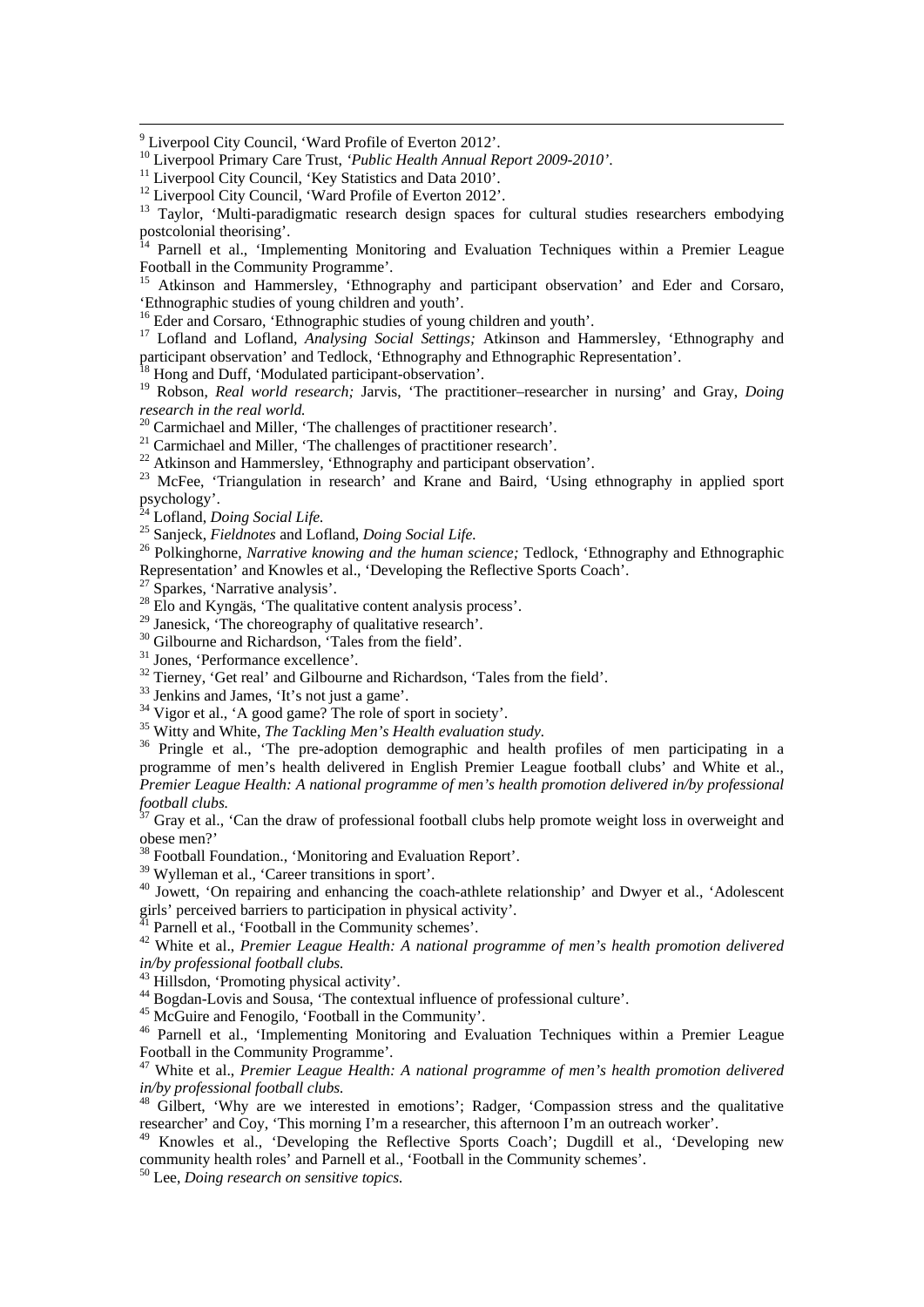51 Sixsmith et al., 'Accessing the community'.

52 Robson, *Real world research.* 

#### **References**

Atkinson, P. and M. Hammersley. 'Ethnography and participant observation'. In *Strategies of Qualitative Inquiry*, ed. N. Denzin and Y. Lincoln, 111-136. London: Sage, 1994.

Bale, J. 'The Changing Face of Football: Stadiums and Communities'. In *The Future of Football: Challenges for the Twenty-First Century,* ed. J. Garland, D. Malcolm and M. Rowe, 91 – 101. London: Frank Cass, 2000.

Bogdan-Lovis, E., and A. Sousa. 'The contextual influence of professional culture: Certified nurse-midwives' knowledge of and reliance on evidence-based practice'. *Social Science and Medicine* 62 (2006): 2681-2693.

Brown, A., T. Crabbe, and G. Mellor. *Football and community in the global context. Studies in theory and practice.* Oxon: Routledge, 2009.

Carmichael, J. and K. Miller. 'The challenges of practitioner research: Some insights into collaboration between Higher and Further Education in the LfLFE project'. In *What a difference a pedagogy makes: researching lifelong learning and teaching. Proceedings of 3rd International CRLL Conference* 700-702. Glasgow: Centre for Research in Lifelong Learning, 2006.

Coy, M. 'This morning I'm a researcher, this afternoon I'm an outreach worker: Ethical dilemmas in practitioner research'. *International Journal of Social Research Methodology* 9 (2006): 419-431.

Dale, G. 'Existential phenomenology: Emphasizing the experience of the athlete in sports psychology research'. *The Sports Psychologist* 10 (1996): 307-321.

Dugdill, L., M. Coffey, A. Coufopoulos, K. Byrne, and L. Porcellato. 'Developing new community health roles: can reflective learning drive professional practice?' *Reflective Practice: International and Multidisciplinary Perspectives* 10 (2009): 121- 130.

Dwyer, J., K. Allison, E. Goldenberg, A. Fein, K. Yoshida, and M. Boutilier. 'Adolescent Girls' perceived barriers to participation in physical activity'. *Adolescence* 41 (2006): 75–89.

Eder, D. and W. Corsaro. 'Ethnographic studies of young children and youth'. *Journal of Contemporary Ethnography* 28 (1999): 520–531.

Elo, S. and H. Kyngäs. 'The qualitative content analysis process'. *Journal of Advanced Nursing* 62 (2008): 107-115.

Everton Football Club '*Everton in the Community*'. Everton Football Club. http://community.evertonfc.com/ (accessed 17 October, 2012).

Football Foundation. 'Monitoring and Evaluation Report'. http://www.footballfoundation.org.uk/digitalpublications/other%20publications/monit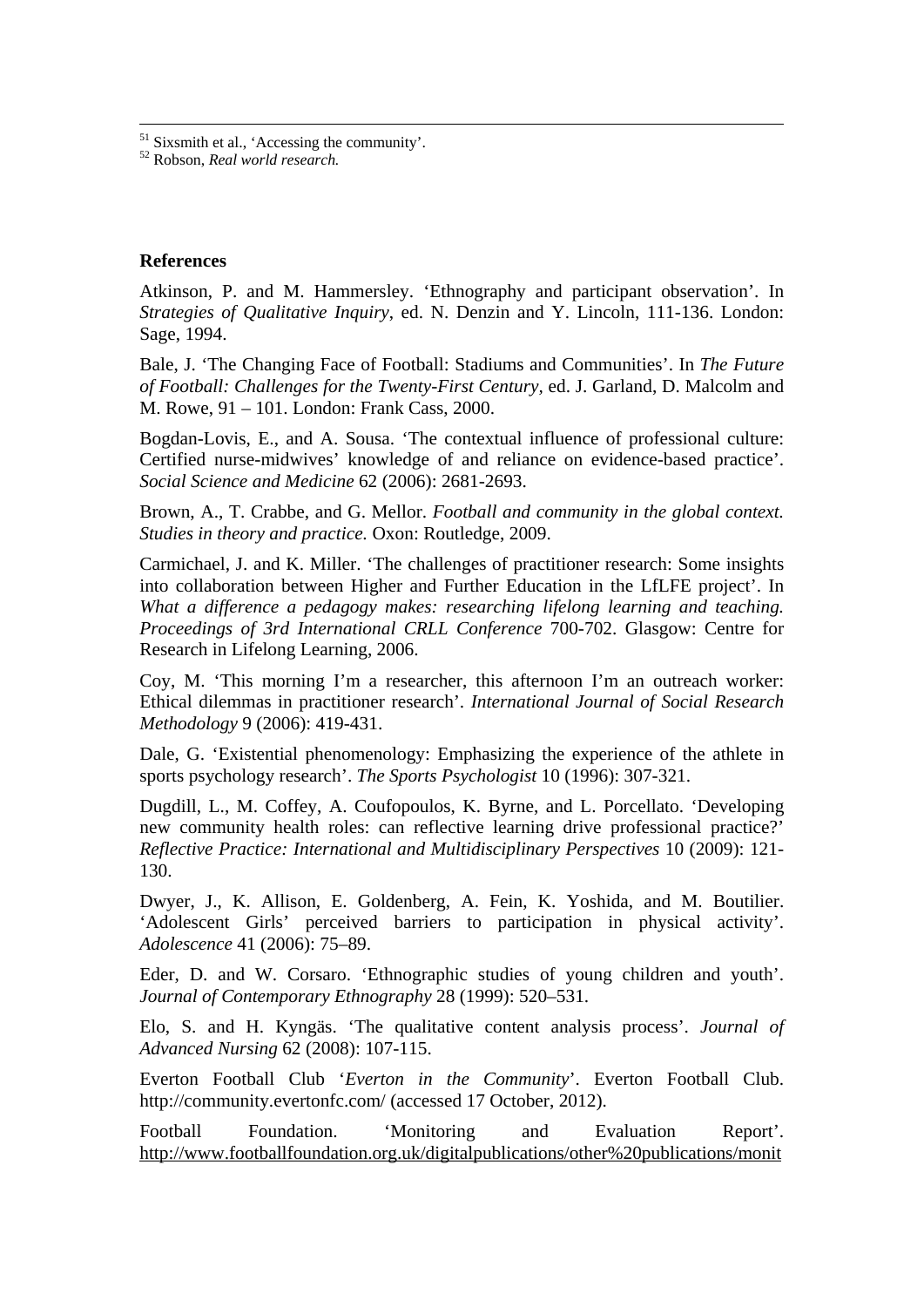oring%20and%20evaluation%20report%202011/files/assets/seo/page26.html (accessed 01 August, 2013).

1

Gilbert, K. 'Why are we interested in emotions?' In *The emotional nature of qualitative research, ed.* K. Gilbert. Florida: CRC Press LCD, 2001.

Gilbourne, D. and D. Richardson. 'Tales from the field: Personal reflections on the provision of psychological support in professional soccer'. *Psychology of Sport and Exercise* 7 (2006): 325-337.

Gray, C., K. Hunt, N. Mutrie, A. Anderson, S. Treweek, and S. Wyke. 'Can the draw of professional football clubs help promote weight loss in overweight and obese men? A feasibility study of the Football Fans in Training programme delivered through the Scottish Premier League'. *Epidemiology and Community Health* 65 (2011): A37-A38.

Gray, D. *Doing research in the real world*. London: Sage, 2004.

Hillsdon, M. 'Promoting physical activity: Issues in Primary Health Care'. *International Journal of Obesity* 22 (1998): S52-S54.

Hong, L. and R. Duff. 'Modulated participant-observation: Managing the dilemma of distance in field research'. *Field Methods* 14 (2002): 190–196.

Jackson, N., F. Howes, S. Gupta, J. Doyle, and E. Waters. 'Policy interventions implemented through sporting organizations for promoting healthy behaviour change'. The Cochrane Database of Systematic Reviews, no. 2. (2005), http://www.ncbi.nlm.nih.gov/pubmed/15846732.

Janesick, V. 'The choreography of qualitative research: Minuets, improvisations, and crystallization'. In *Strategies of Qualitative Inquiry*, ed. N. Denzin and Y. Lincoln. Thousand Oaks: Sage, 2004.

Jarvis, P. 'The practitioner–researcher in nursing'. *Nurse Education Today* 20 (1998): 30-35.

Jenkins, H. and L. James. 'It's not just a game: community work in the UK football industry and approaches to corporate social responsibility'. Word Press. http://davidcoethica.files.wordpress.com/2012/09/its-not-just-a-game1.pdf (accessed on 01 April, 2012).

Jones, G. 'Performance excellence: A personal perspective on the link between sport and business'. *Journal of Applied Sport Psychology* 14 (2002): 268–281.

Jowett, S. 'On repairing and enhancing the coach-athlete relationship.' In *The psychology of coaching*, ed. S. Jowett and M. Jones, 14–26. Leicester: The British Psychological Society, Sport and Exercise Psychology Division, 2005.

Knowles, Z., D. Gilbourne, A. Borrie, and A. Nevill. 'Developing the Reflective Sports Coach: A Study Exploring the Processes of Reflective Practice Within Higher Education Coaching Programmes'. *Reflective Practice* 2 (2001): 185–207.

Krane, V. and S. Baird. 'Using ethnography in applied sport psychology'. *Journal of Applied Sports Psychology* 17 (2005): 87-107.

Lee, R. *Doing research on sensitive topics*. Newbury Park, CA: Sage, 1993.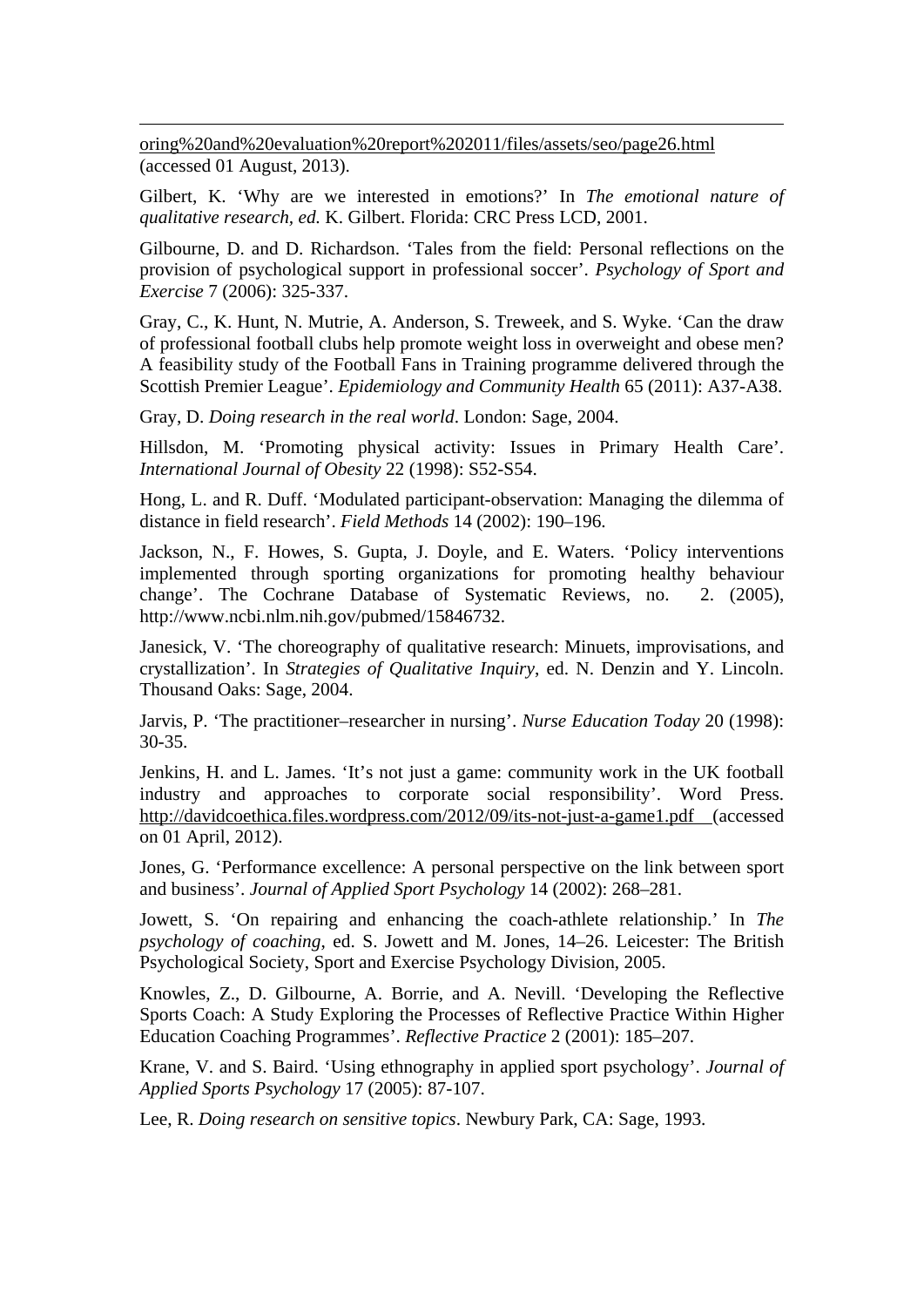1 Liverpool City Council. 'Key Statistics and Data 2010'. http://liverpool.gov.uk/council/key-statistics-and-data/data/ (accessed on 17 March, 2011).

Liverpool City Council. 'Ward Profile of Everton 2012'. http://liverpool.gov.uk/council/key-statistics-and-data/ward-profiles/ward-map/ (accessed on 20 May, 2012).

Liverpool Primary Care Trust. *'Public Health Annual Report 2009-2010'*. Liverpool: Liverpool Primary Care Trust

Lofland, J. *Doing Social Life*. New York: John Wiley, 1976.

Lofland, J. and L. Lofland. *Analysing Social Settings: A Guide to Qualitative Observation and Analysis* (2nd ed). Belmont, CA: Wadsworth, 1984.

McFee, G. 'Triangulation in research: Two confusions'. *Educational Research* 34 (1992): 173–83.

McGuire, B. and R. Fenogilo. 'Football in the Community: Still 'the game's best kept secret?' *Soccer and Society* 9 (2008): 439-455.

Parnell, D., G. Stratton, B. Drust, and Richardson, D. 'Football in the Community schemes: exploring the effectiveness of an intervention in promoting positive healthful behaviour change'. *Soccer and Society* 14 (2013): 35-51.

Parnell, D., G. Stratton, B. Drust, and D. Richardson. 'Implementing Monitoring and Evaluation Techniques within a Premier League Football in the Community Programme: A Case Study Involving Everton in the Community'. In *The Routledge handbook of sport and corporate social responsibility,* ed. J. Salcines, K. Babiak, and G. Walters. London: Routledge, 2013.

Polkinghorne, D. *Narrative knowing and the human sciences*. Albany: State University of New York Press, 1988.

Pringle, A., S. Zwolinsky, A. Smith, S. Robertson, J. McKenna, and A. White. 'The pre-adoption demographic and health profiles of men participating in a programme of men's health delivered in English Premier League football clubs'. *Public Health* 125 (2011): 411-416.

Radger, K. 'Compassion stress and the qualitative researcher'. *Qualitative Health Research* 15 (2005): 423.

Richardson, D., T. Burgess, A. Newland, L. Watson, D. Bingham and D. Parnell. 'Football as an Agent for Social Change'. Paper presented at European College of Sport Science 16th Annual Conference, Liverpool (UK), 9th July, 2011.

Robson, C. *Real world research: a resource for social scientists and practitioner researchers*. Oxford: Blackwell, 1993.

Sanjeck, R. *Fieldnotes: The makings of anthropology*. USA: Cornell University Press, 1990.

Sixsmith, J., M. Boneham and J. Goldring. 'Accessing the community: gaining insider perspectives from the outside'. *Qualitative Health Research* 13 (2003): 4578-4589.